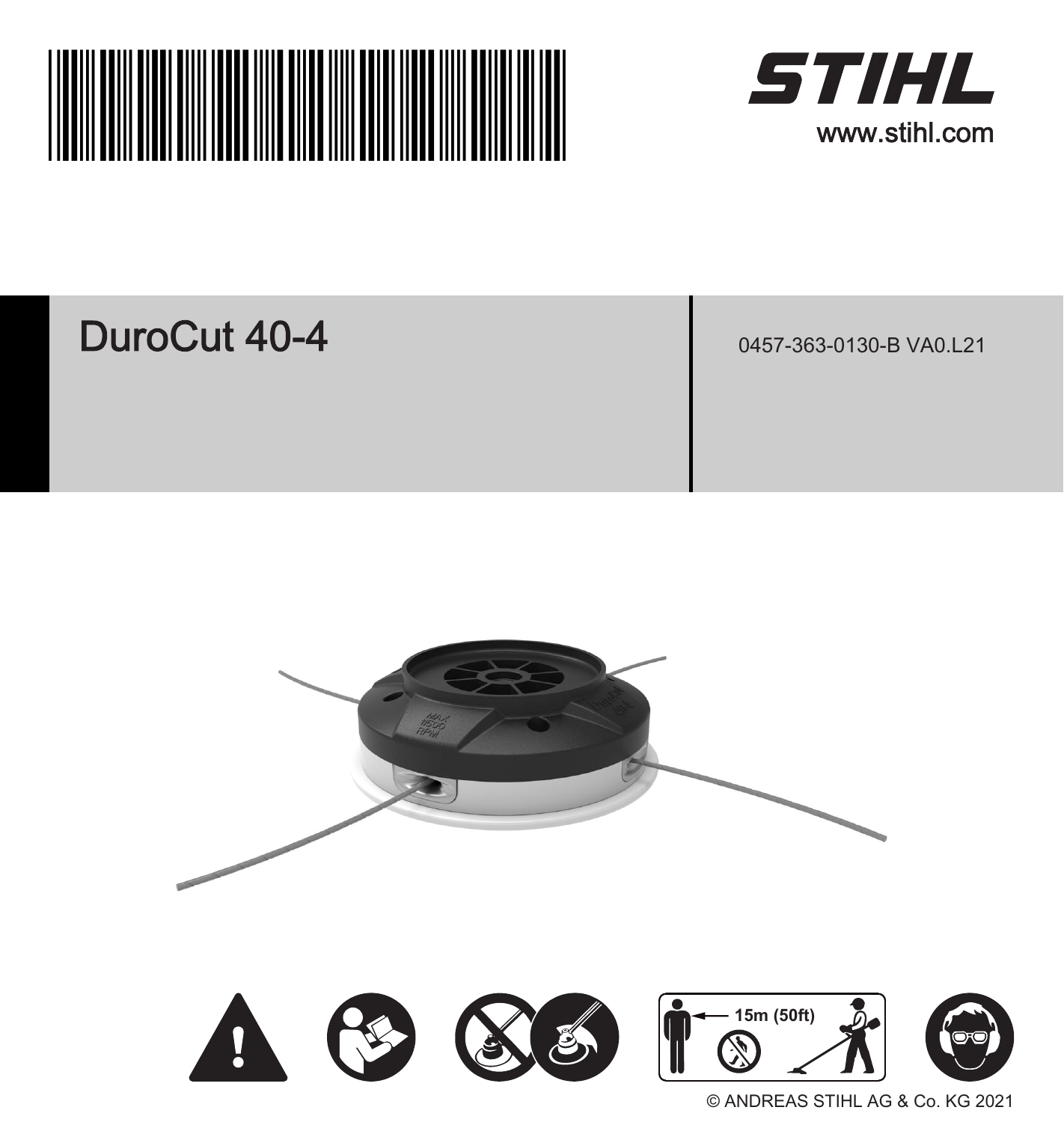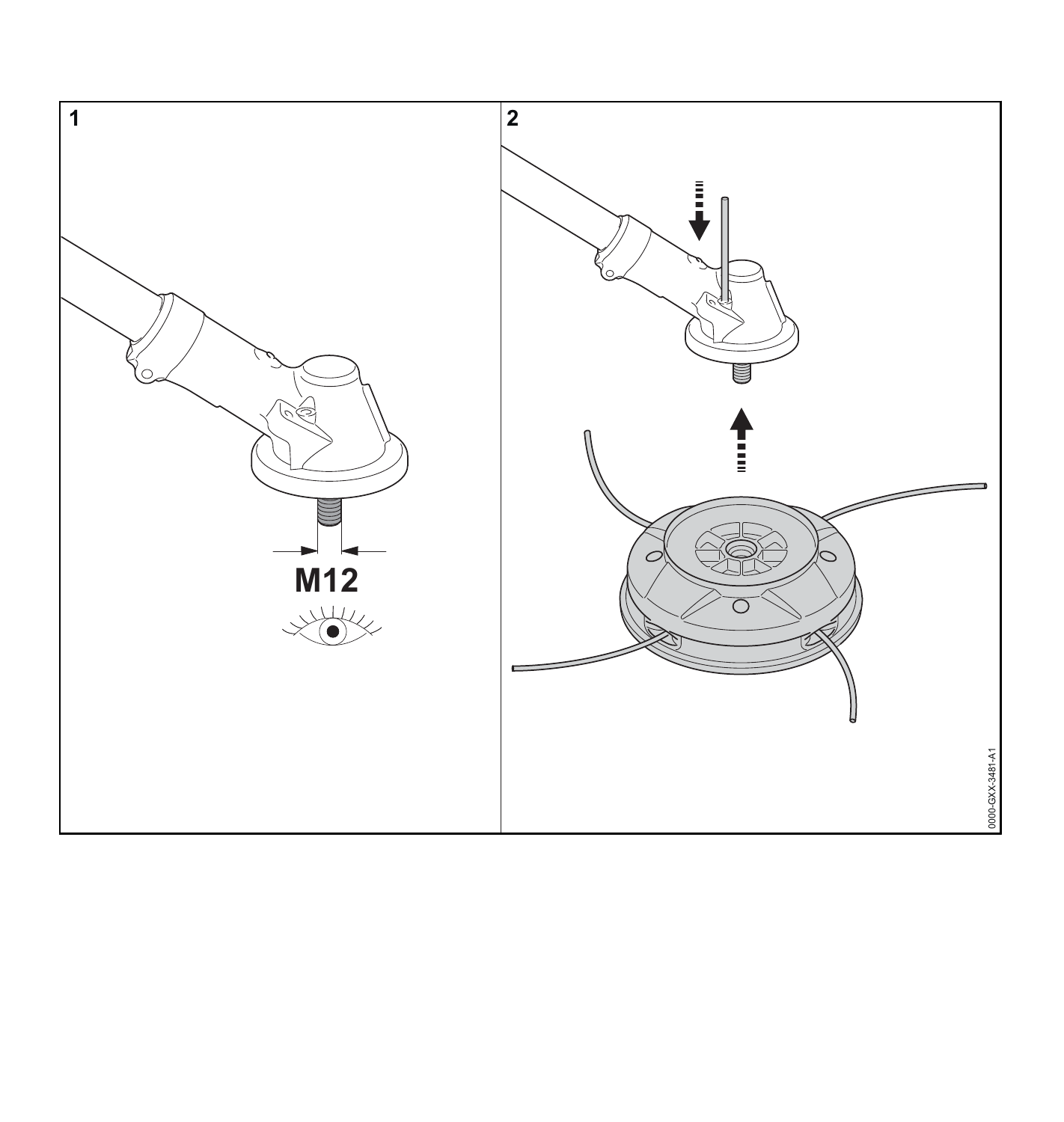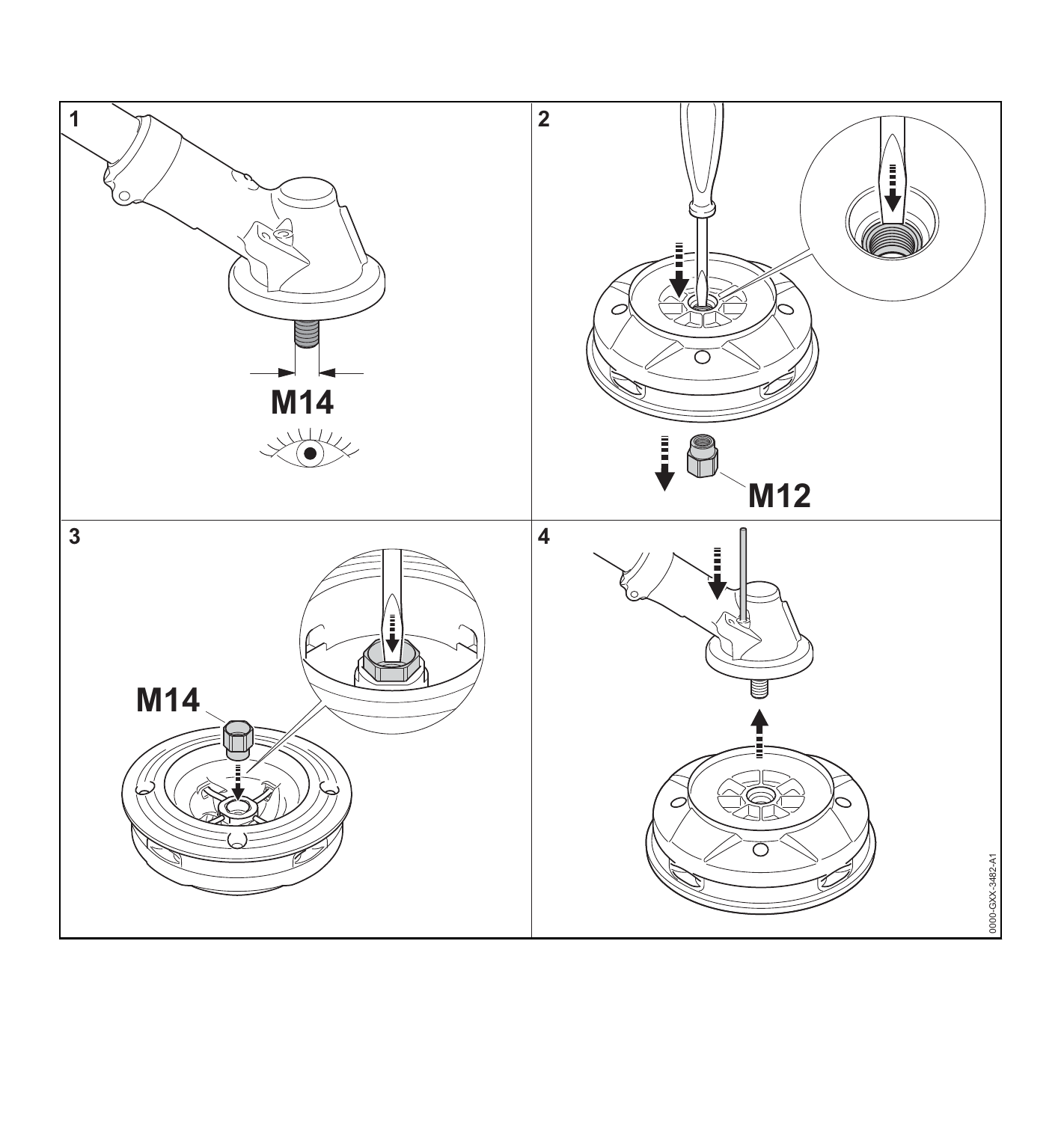|                                                                       | $2.7$ mm $ 3.0$ mm<br>Ø<br>0.105 in. 0.118 in. | $\frac{1}{2}$<br><b>XL</b> | 3.3 mm $ 4.0$ mm<br>ø<br>0.130 in. 0.157 in. | <b>XXL</b> |
|-----------------------------------------------------------------------|------------------------------------------------|----------------------------|----------------------------------------------|------------|
| FS 260,<br>FS 360 (2010 ↔),<br>FS 410 $(2010 + )$                     |                                                |                            |                                              |            |
| FS 160, 220, 300,<br>FS 311,350<br>FS 360 (++ 1997),<br><b>FS 400</b> |                                                |                            |                                              |            |
| FS 280, 290, 380,<br>FS 450, 480                                      |                                                |                            |                                              |            |
| FS 500, 550                                                           |                                                |                            |                                              |            |
| FS 510, 560                                                           |                                                |                            |                                              |            |
| FS 460, 490                                                           |                                                |                            |                                              |            |
|                                                                       |                                                |                            |                                              |            |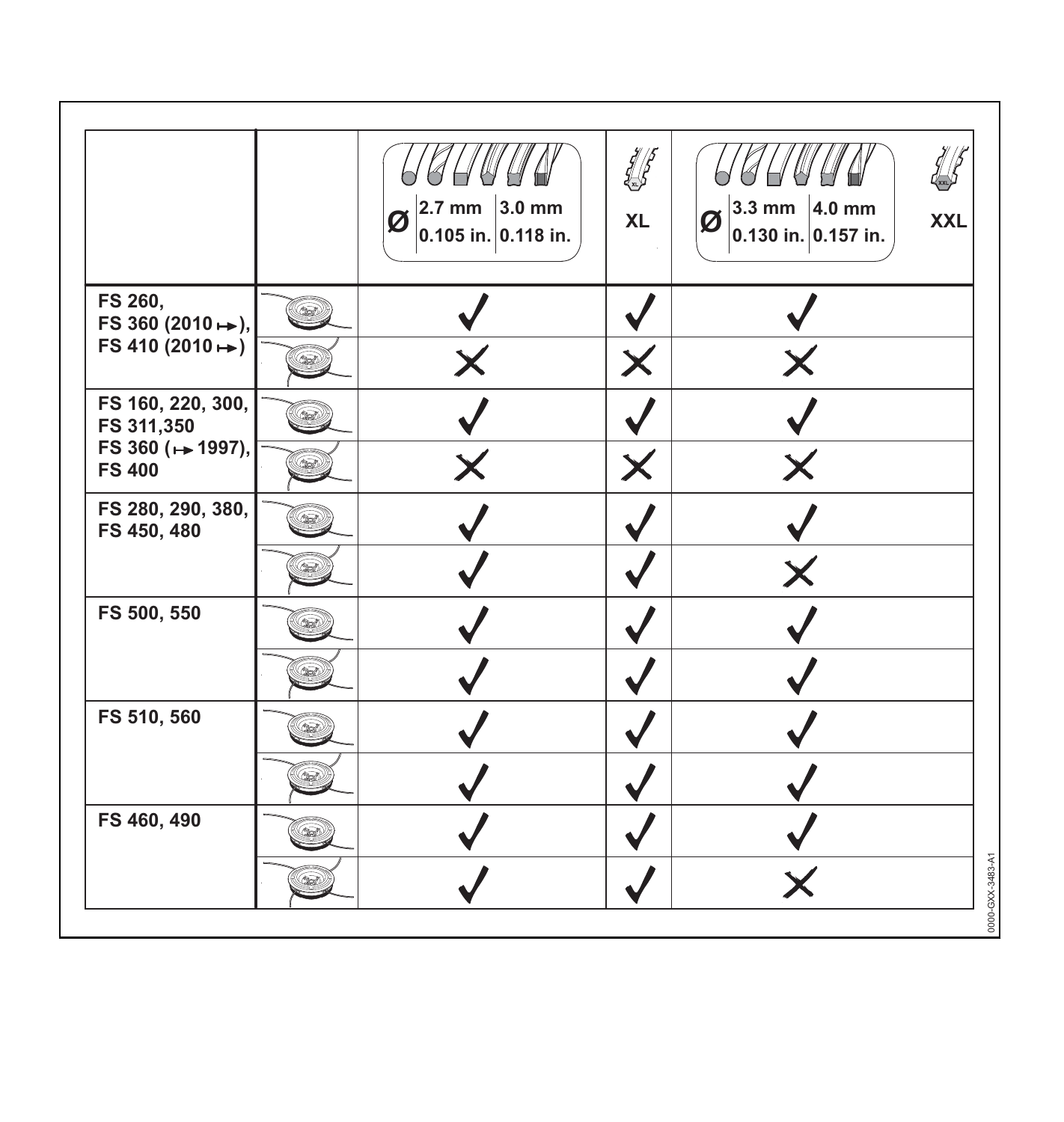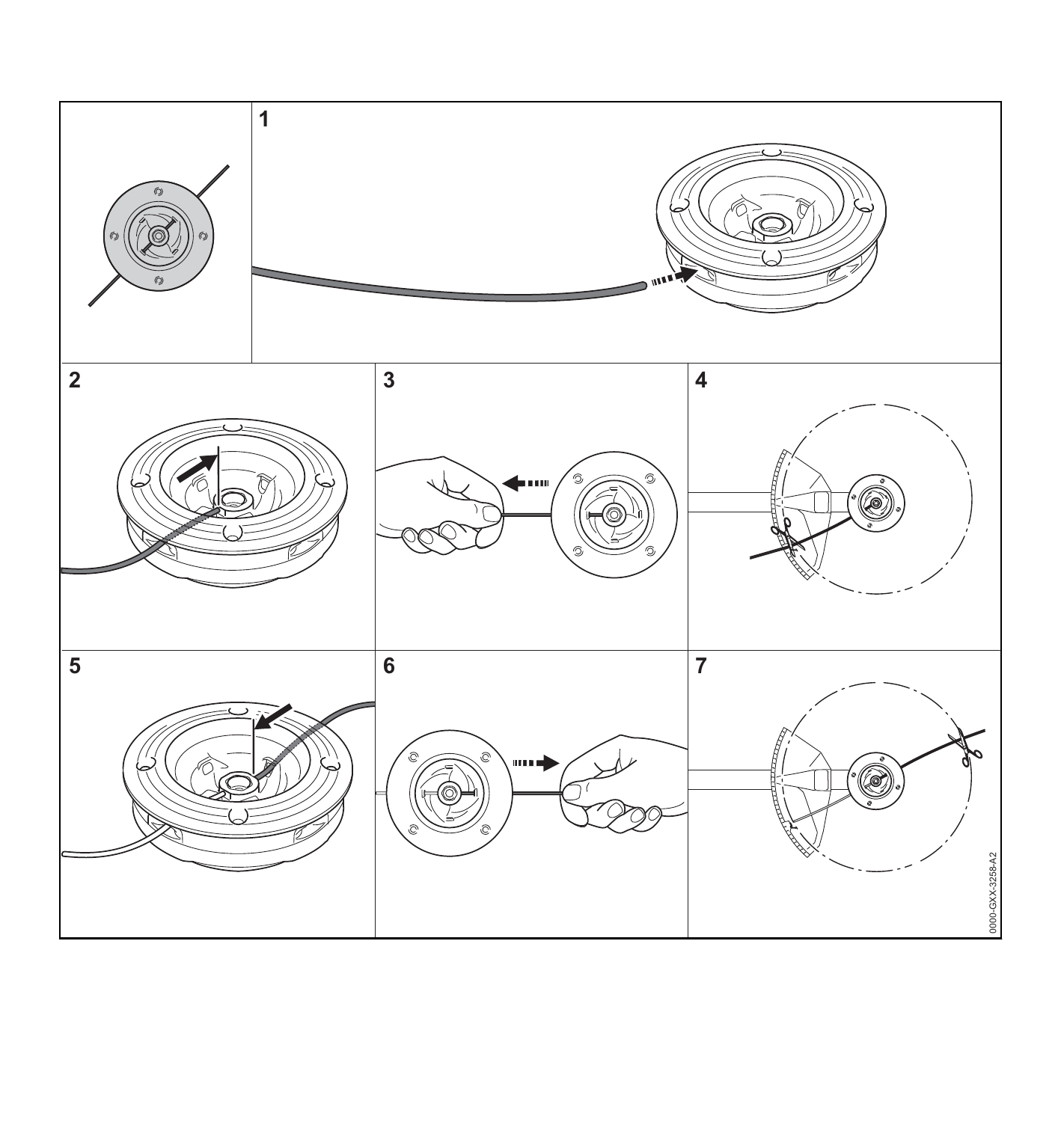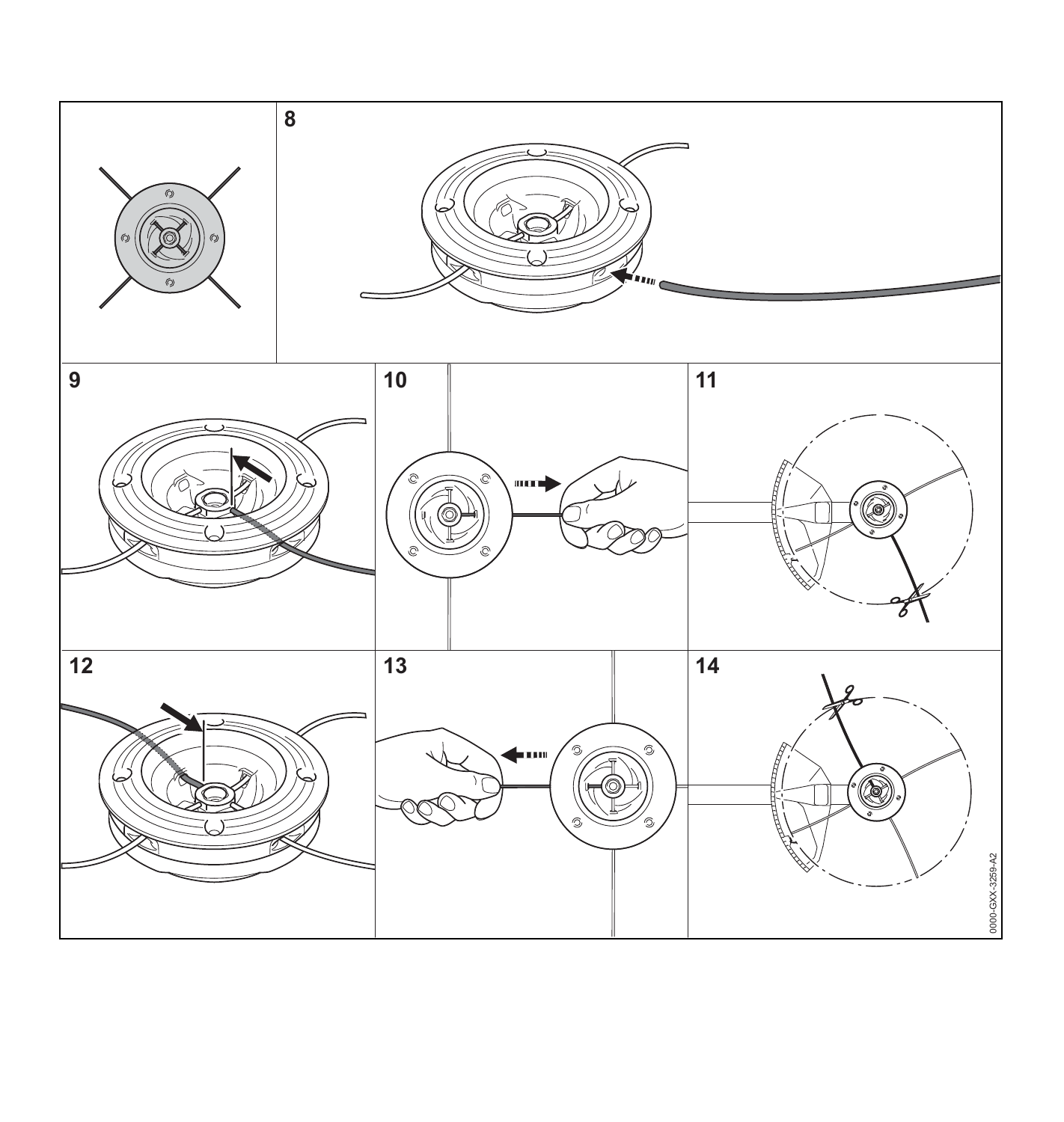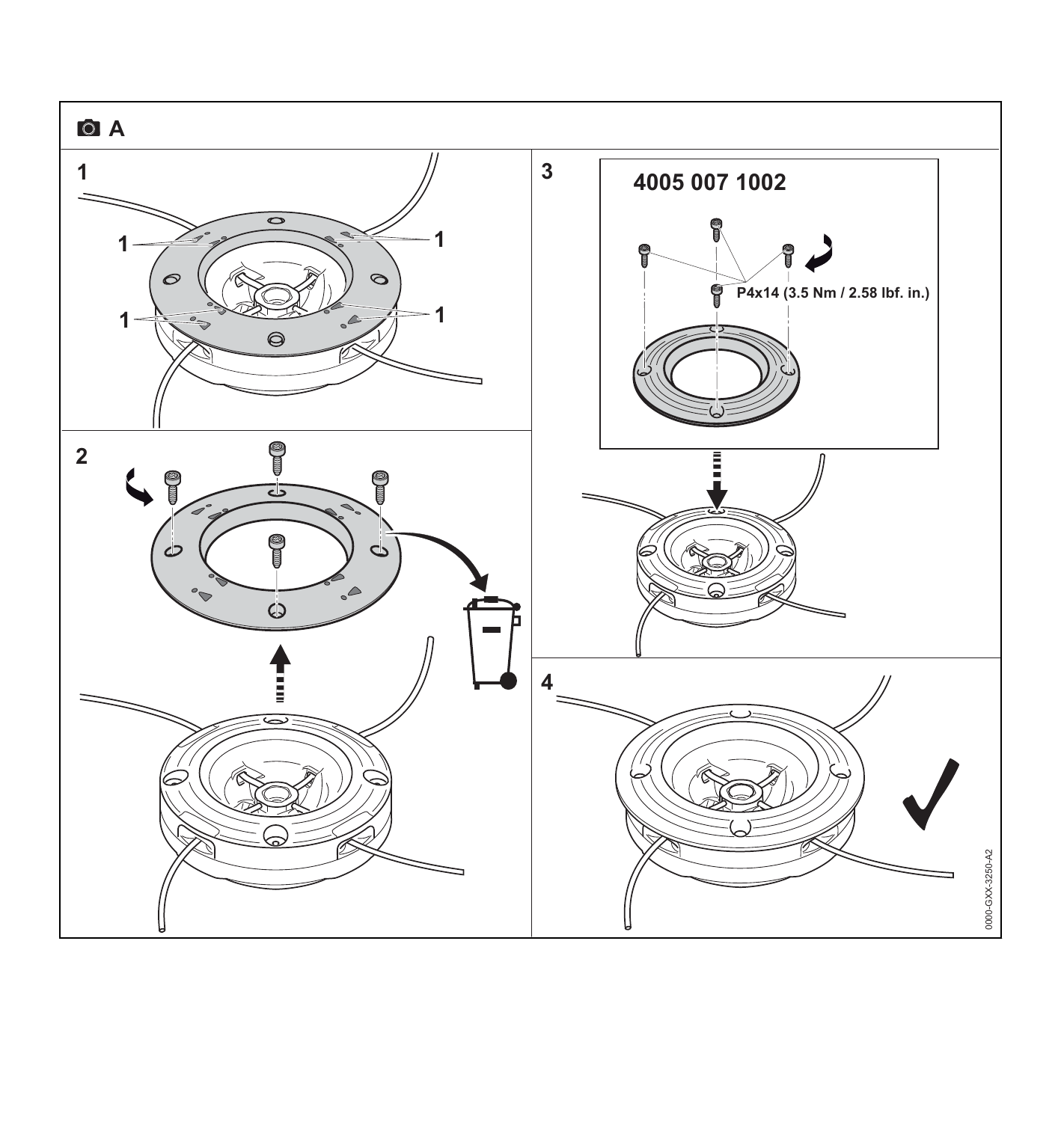| English         | česky         |
|-----------------|---------------|
| 9 - 9           | 18 - 19       |
| español / EE.UU | magyar        |
| 9 - 10          | 19 - 20       |
| français        | portugu       |
| 11 - 12         | 21 - 21       |
| deutsch         | slovens       |
| 12 - 13         | $22 - 22$     |
| hrvatski        | brasilei      |
| 13 - 14         | 23 - 23       |
| svenska         | Nederk        |
| 14 - 15         | 24 - 24       |
| suomi           | <b>русски</b> |
| 15 - 16         | $25 - 26$     |
| italiano        | latviešu      |
| 16 - 17         | 26 - 27       |
| dansk           | ελληνικ       |
| 17 - 17         | $27 - 28$     |
| norsk           | türkçe        |
| 18 - 18         | 28 - 29       |

česky  $18 - 19$ magyar  $19 - 20$ português  $21 - 21$ slovensky  $22 - 22$ brasileiro  $23 - 23$ **Nederlands**  $24 - 24$ русский  $25 - 26$ latviešu  $26 - 27$ ελληνικά  $27 - 28$ türkçe

 $29 - 30$ polski  $30 - 31$ eesti  $31 - 32$ lietuviškai  $32 - 33$ български  $33 - 34$ română  $34 - 35$ Srpski  $35 - 36$ slovenščina  $36 - 37$ македонски  $37 - 38$ 

中文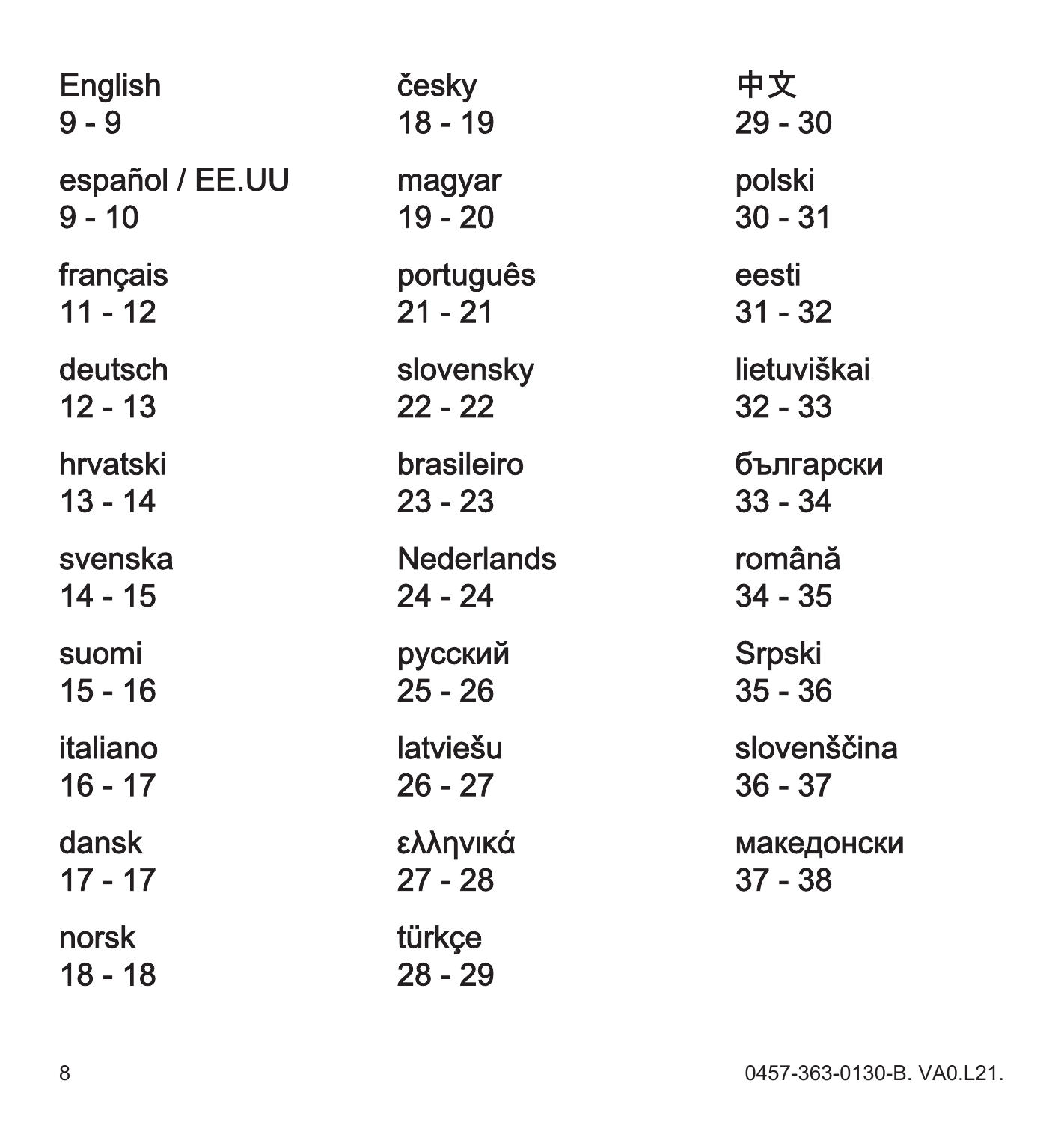#### <span id="page-8-0"></span>IMPORTANT SAFETY **INSTRUCTIONS**

Only for use with STIHL trimmers. Check trimmer manual for compatibility.

STIHL recommends the use of original STIHL replacement parts and accessories.

# WARNING



Read and follow all safety precautions in manual for your trimmer. Improper use can cause serious or fatal injury!



Objects may be thrown or ricochet in all directions. To reduce risk of injury to operator, never operate a trimmer without a properly configured and mounted deflector. Keep bystand‐ ers at least 15 m (50 ft.) away.



To reduce risk of eye injury, always wear goggles or close-fitting protective glasses with adequate side protection that are impact-rated and marked as

complying with ANSI Z87.1 (US), EN 166 (Europe) or your national standard.

- To reduce the risk of hearing damage. wear sound barriers (ear plugs or ear muffs).
- A cracked, damaged or worn out mowing head may shatter at high speeds and cause serious or fatal injury. To reduce risk of injury from broken parts, check condition of trimmer, mowing head and tighten screws before starting work and at regular short intervals thereafter.
- Wear plate: Replace the wear plate immediately if its wear marks (1) become visible. **a** A. Do not use.

Keep mowing lines in a water bath between 12 hours and 24 hours before use to increase their useful life.

SAVE THESE INSTRUCTIONS!

#### **INSTRUCCIONES** IMPORTANTES DE **SEGURIDAD**

Solo para uso con motoguadañas de STIHL. Compruebe la compatibilidad en el manual de la motoguadaña.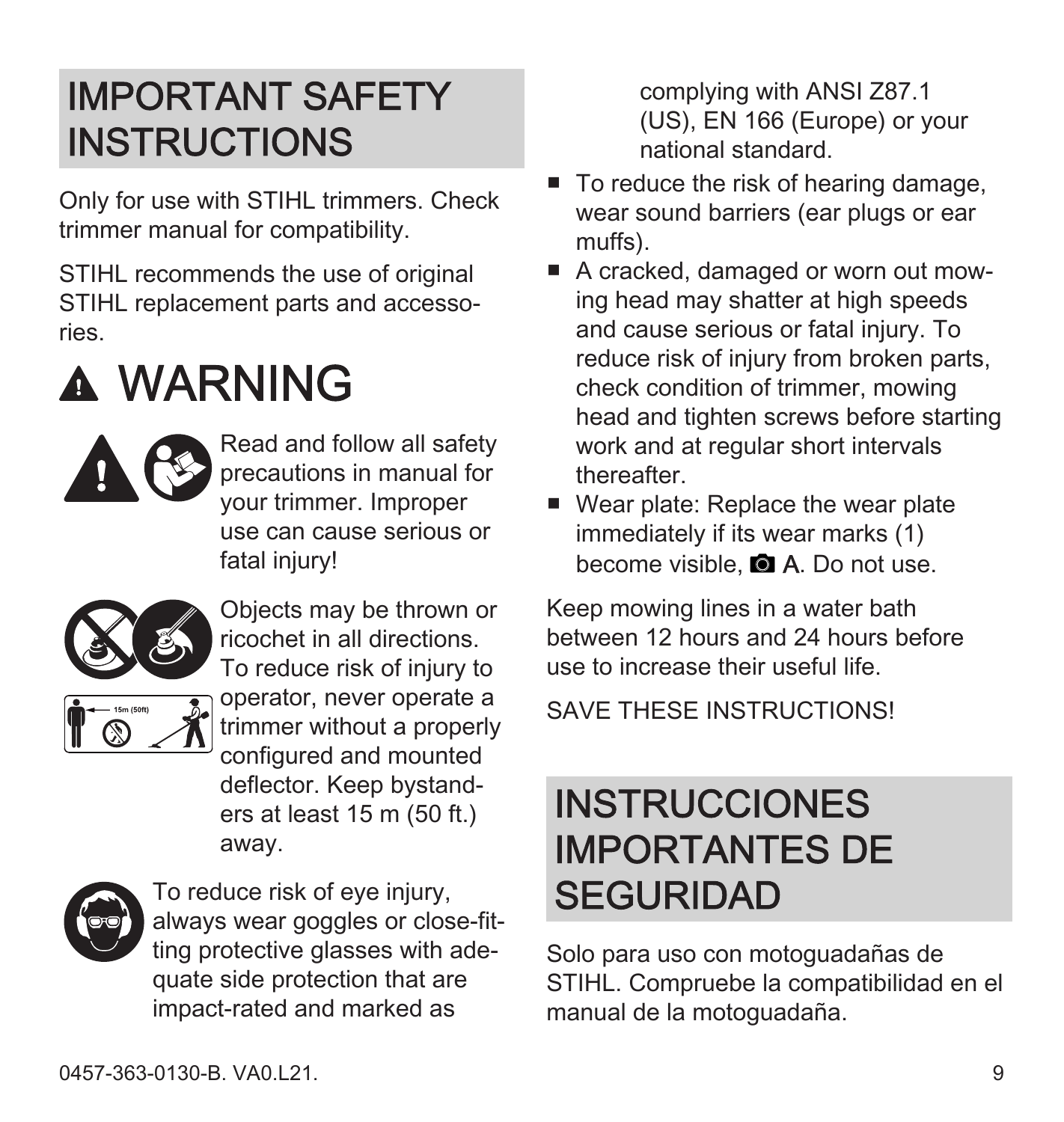STIHL recomienda el uso de piezas de repuesto y accesorios originales STIHL.

## **A ADVERTENCIA**

Lea y respete todas las medidas de seguridad que se incluyen en el manual de su motoguadaña. ¡Un uso incorrecto puede cau‐ sar lesiones graves o la muerte!



dañada o gastada podría romperse a velocidades elevadas y provocar lesio‐ nes graves o incluso mortales. Para reducir el riesgo de lesiones provoca‐ das por piezas rotas, revise el estado de la motoguadaña y de la cabeza segadora y apriete los tornillos antes de empezar a trabajar y, después, en intervalos regulares y con frecuencia.

impactos y que lleven marcas que indiquen que cumplen la norma ANSI Z87.1 (EE. UU.), EN 166 (Europa) o el estándar aplicable en su país.

■ Placa de desgaste: sustituva la placa de desgaste de inmediato si las marcas de desgaste (1) se empiezan a ver, **a** A. No use la máquina.

Sumerja los hilos de segado en un baño de agua entre 12 y 24 horas antes de usarlos, para prolongar su vida útil.

¡GUARDE ESTAS INSTRUCCIONES!



Para reducir el riesgo de lesio‐ narse los ojos, siempre utilice gafas o anteojos protectores que ajusten bien, con protecciones laterales, resistentes a los

alrededores.

motoguadaña que no tenga ajustado y montado debidamente el deflector. Mantenga una distancia de como mínimo 15 m (50 pies) con respecto a las personas que estén en los

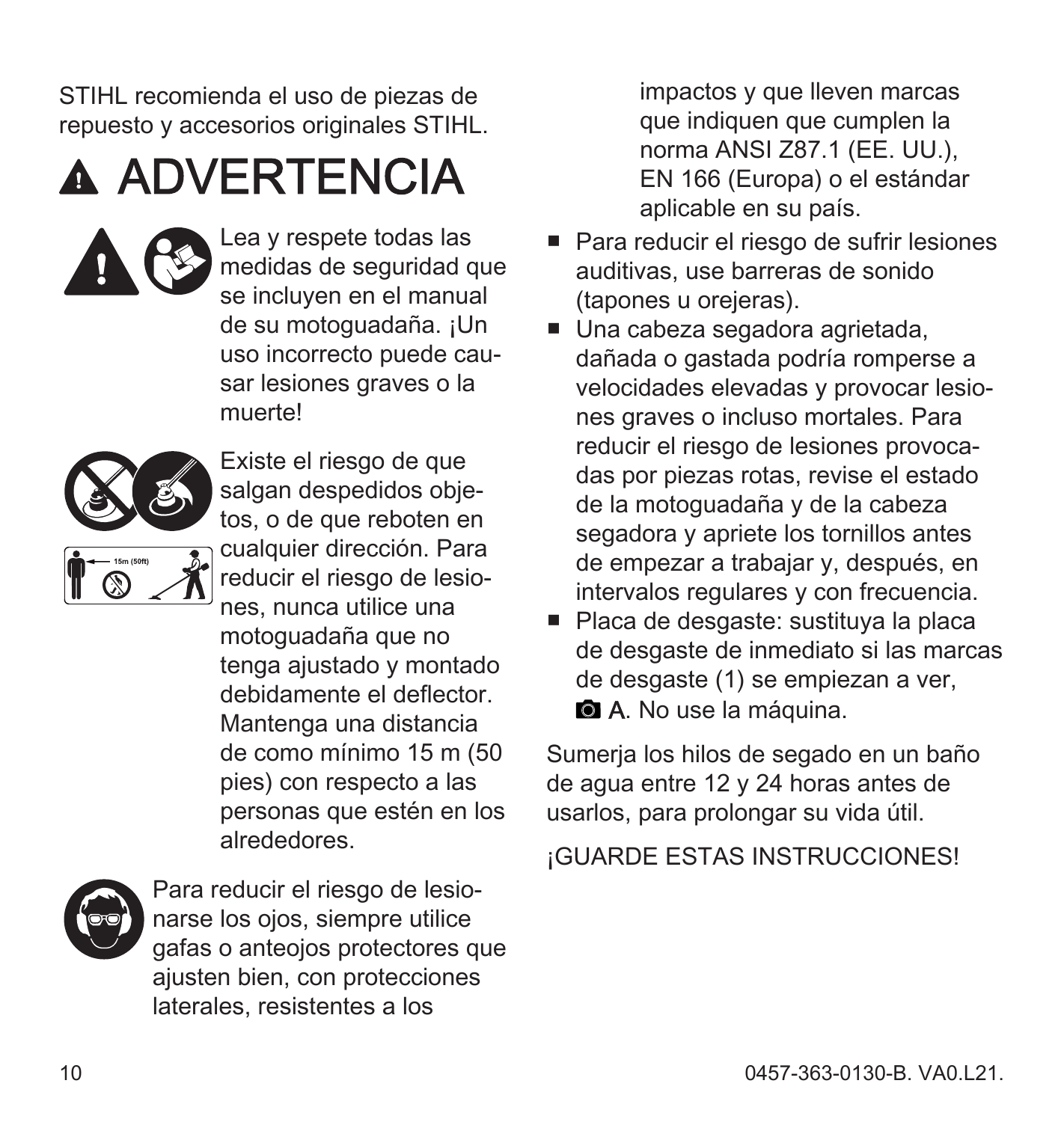#### <span id="page-10-0"></span>CONSIGNES DE SÉCU‐ RITÉ IMPORTANTES

À utiliser exclusivement avec les coupesherbe STIHL. Vérifiez la compatibilité dans le manuel du coupe-herbe.

STIHL recommande d'utiliser des pièces de rechange et accessoires originaux **STIHL.** 

# A AVERTISSE-**MENT**

Lisez et observez toutes les consignes de sécurité dans le manuel de votre coupe-herbe. Une utilisa‐ tion inadaptée peut entraî‐ ner des blessures graves. voire mortelles !



projetés ou rebondir dans toutes les directions. Pour réduire le risque de blessures à l'opérateur, n'utili‐ sez jamais le coupe-herbe sans son capot protecteur

Des objets peuvent être

correctement monté et configuré. Les autres per‐

sonnes doivent se tenir à au moins 15 m (50 ft) de distance.



Pour réduire tout risque de blessure aux yeux, portez toujours des lunettes protectrices ou des lunettes de sécurité étanches avec protection latérale adé‐ quate qui sont résistantes aux chocs et marqués comme étant conforme à la norme ANSI Z87.1 (États-Unis), EN 166 (Europe) ou à votre norme natio‐ nale.

- Pour réduire le risque de lésions auditives, portez des barrières acoustiques (bouchons d'oreille ou des coquilles antibruit).
- Une tête faucheuse fissurée, endommagée ou usée peut se casser à une vitesse élevée et provoquer des bles‐ sures graves, voire mortelles. Pour réduire le risque de blessure par des pièces endommagées, vérifiez l'état du coupe-herbe et de la tête faucheuse et serrez les vis avant de commencer le travail et ensuite à de courts intervalles réguliers.
- Plaque d'usure: Remplacez immédiatement la plaque d'usure si les marques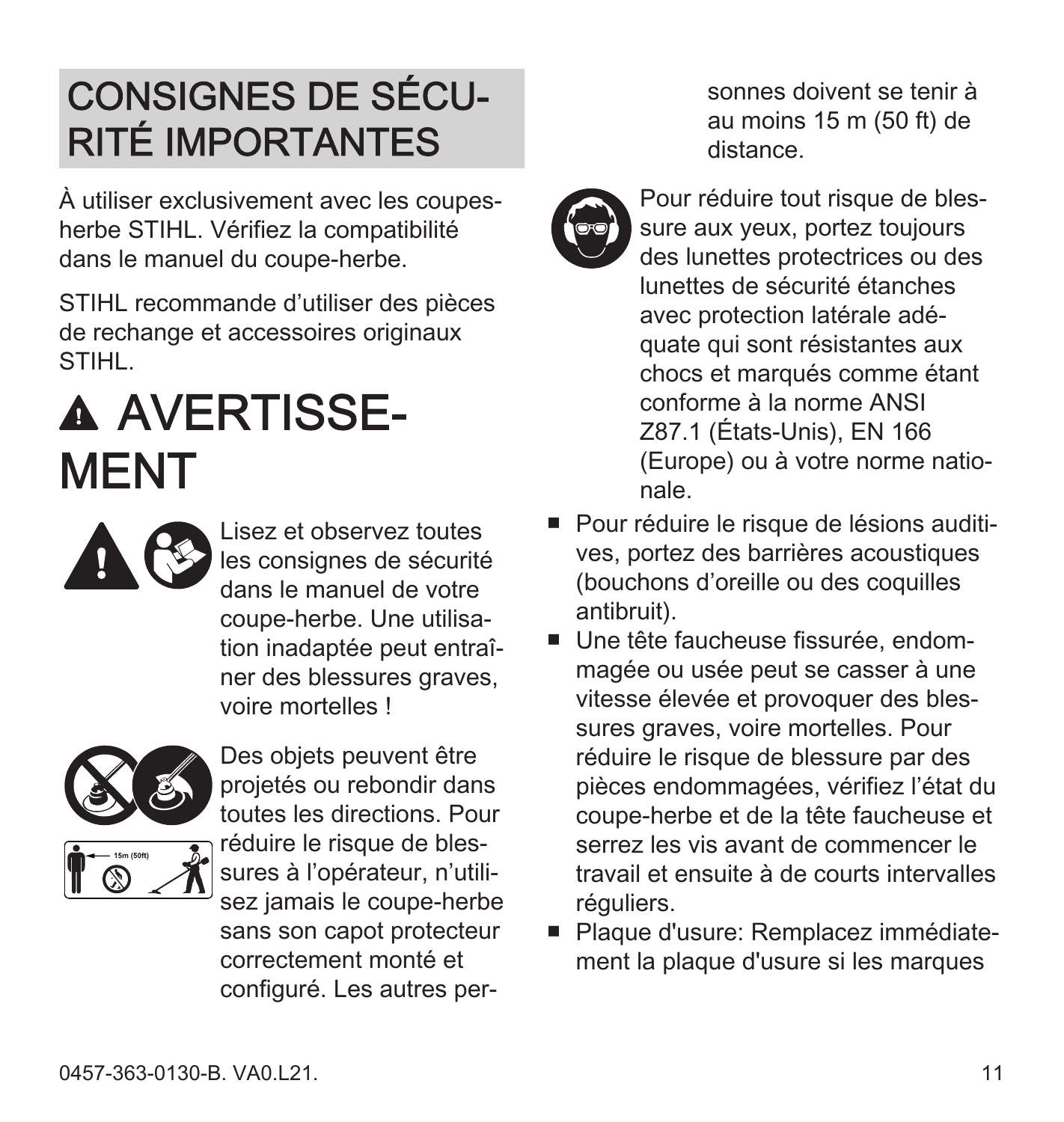<span id="page-11-0"></span>d'usure  $(1)$  deviennent visibles.  $\blacksquare$  A. Ne pas utiliser.

Conservez les fils de coupe dans un bain d'eau entre 12 et 24 heures avant de les utiliser afin d'augmenter leur durée de vie utile.

CONSERVEZ CES INSTRUCTIONS !

#### WICHTIGE SICHER‐ **HEITSANWEISUNGEN**

Nur zusammen mit STIHL Motorsensen und Freischneidern verwenden. In der Gebrauchsanleitung der Motorsense oder des Freischneiders prüfen, ob der Mäh‐ kopf verwendet werden darf.

STIHL empfiehlt original STIHL Ersatzteile und Zubehör zu verwenden.

### **A WARNUNG**



Alle Sicherheitshinweise in der Gebrauchsanleitung der Motorsense oder des Freischneiders lesen und befolgen. Unsachgemäße Verwendung kann schwere oder tödliche

Verletzungen verursa‐ chen!



schwere Verletzungen verursacht werden. Nur mit richtig angebautem Schutz für die Motorsense oder des Freischneiders und Mähkopf arbeiten. Mindestabstand von 15 m

Um die Gefahr von schweren Augenverletzungen zu reduzie‐ ren, enganliegende und stoß‐ feste Schutzbrille nach Norm ANSI Z87.1 (USA), EN 166 (Europa) oder der jeweiligen län‐ derspezifischen Norm tragen.

zu umstehenden Personen einhalten.

- Um die Gefahr von Gehörschäden zu reduzieren, Gehörschutz tragen.
- Ein beschädigter oder verschlissener Mähkopf kann bei hohen Geschwindig‐ keiten zerbrechen und schwere oder tödliche Verletzungen verursachen. Zustand der Motorsense oder des Frei‐ schneiders, des Mähkopfs und angezo‐ gene Schrauben vor und nach der Arbeit und in regelmäßigen kurzen Intervallen prüfen.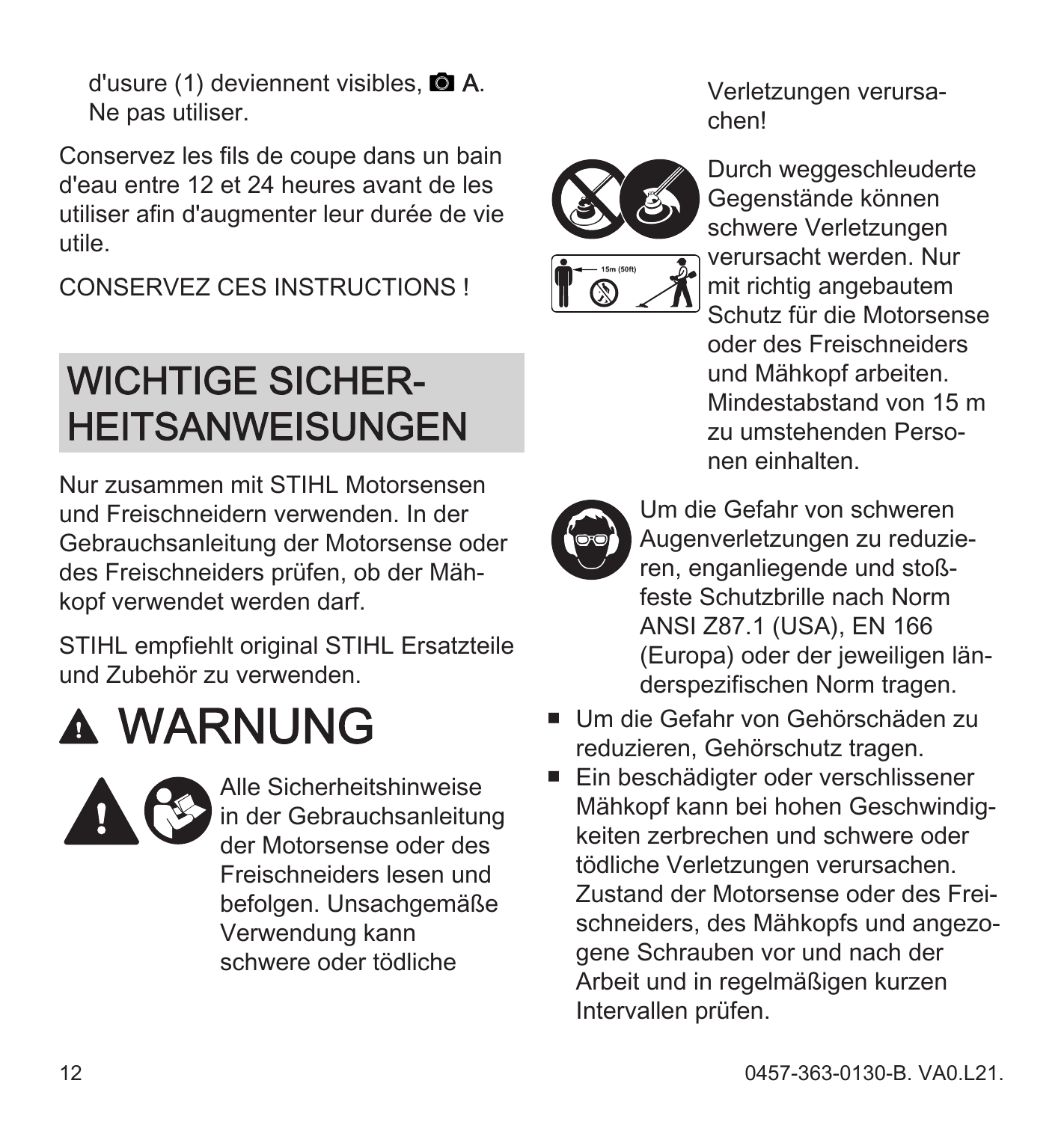<span id="page-12-0"></span>■ Verschleißschutz: Den Verschleiß‐ schutz ersetzen, wenn die Verschleißmarkierungen (1) sichtbar werden, **a.** A. Nicht benutzen.

Um die Nutzungsdauer zu erhöhen, Mes‐ ser und Mähfäden vor der Verwendung zwischen 12 Stunden und 24 Stunden lang in einen Behälter mit Wasser legen.

GEBRAUCHSANLEITUNG AUFBEWAH‐ REN!

#### VAŽNI SIGURNOSNI **NAPUTCI**

Upotrebljavajte samo u kombinaciji s motornim kosama i čistačima društva STIHL. Provjerite u uputi za uporabu motorne kose ili čistača smije li se upo‐ trebliavati glava kose.

STIHL preporučuje uporabu originalnih rezervnih dijelova i pribora društva STIHL.

# UPOZORENJE



Pročitajte i slijedite sve naputke o sigurnosti u radu iz upute za uporabu za motornu kosu ili čistač. Nestručna uporaba može

uzrokovati teške ili smrto‐ nosne ozljede!



Odbačeni predmeti mogu uzrokovati teške ozljede. Radite samo s pravilno montiranim štitnicima motorne kose ili čistača i pravilno montiranom gla‐ vom kose. Održavajte naj‐ manji razmak od 15 m prema okolno prisutnim osobama.



Radi smanjenja opasnosti od teških povreda očiju, nosite uskoprianjajuće zaštitne naočale otporne na udarce, prema normi ANSI Z87.1 (SAD), EN 166 (Europa) ili prema propisu koji je u danom slučaju specifičan za dotičnu zemlju.

- Radi smanjenja opasnosti od oštećenja sluha, nosite štitnik za zaštitu sluha.
- Oštećena ili istrošena glava kose pri visokim se brzinama može slomiti i uzrokovati teške ili smrtonosne ozljede. Prije i nakon rada te u redovitim kratkim intervalima provjeravajte stanje motorne kose ili čistača, glave kose i pritegnutih vijaka.
- Štitnik za zaštitu od trošenia: zamijenite štitnik za zaštitu od trošenja kada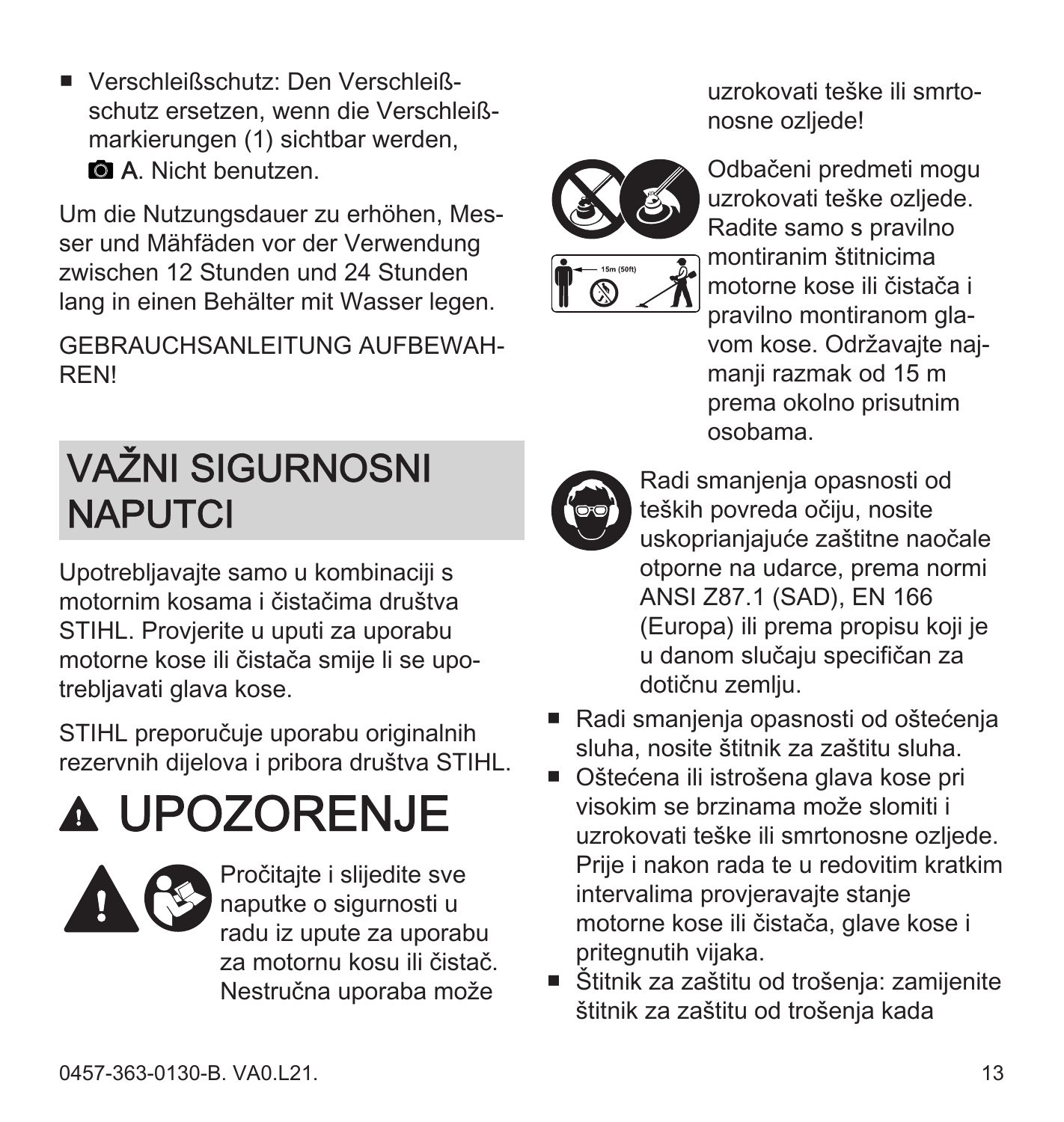<span id="page-13-0"></span>postanu vidljive oznake trošenja (1), **a.** A. Nemojte ga koristiti.

Radi produljenja vijeka trajanja proizvoda, noževe i niti za košnju prije uporabe polo‐ žite između 12 i 24 sata u spremnik s vodom.

UPUTU ZA UPORABU SPREMITE RADI KASNIJEG KORIŠTENJA!

#### VIKTIGA SÄKERHETS‐ FÖRESKRIFTER

Får bara användas i kombination med motorliar och grästrimrar från STIHL. Kon‐ trollera i bruksanvisningen till motorlien eller grästrimmern om klipphuvudet får användas.

STIHL rekommenderar att du använder originalreservdelar och originaltillbehör från STIHL.

# **A VARNING**



Läs och följ alla säker‐ hetsföreskrifter i bruksan‐ visningen till motorlien eller grästrimmern. Felak‐ tig användning kan leda till allvarliga skador eller dödsfall!



Föremål som slungas iväg kan orsaka allvarliga ska‐ dor. Arbeta bara med kor‐ rekt monterat skydd för motorlien eller grästrim‐ mern och klipphuvudet. Håll ett avstånd på minst 15 m till andra i närheten.



För att minska risken för allvar‐ liga ögonskador ska tätt sittande och slagtåliga skyddsglasögon enligt standarden ANSI Z87.1 (USA), EN 166 (Europa) eller motsvarande lokal standard användas.

- Använd hörselskydd för att minska ris‐ ken för hörselskador.
- Ett skadat eller slitet klipphuvud kan gå sönder vid hög hastighet och orsaka allvarliga eller dödliga skador. Kontrol‐ lera skicket på motorlien eller grästrim‐ mern, klipphuvudet och åtdragna skruvar regelbundet och ofta samt före och efter arbetet.
- Slitageskydd: Byt slitageskyddet om slitagemarkeringarna (1) syns, **a.A.** Använd det inte.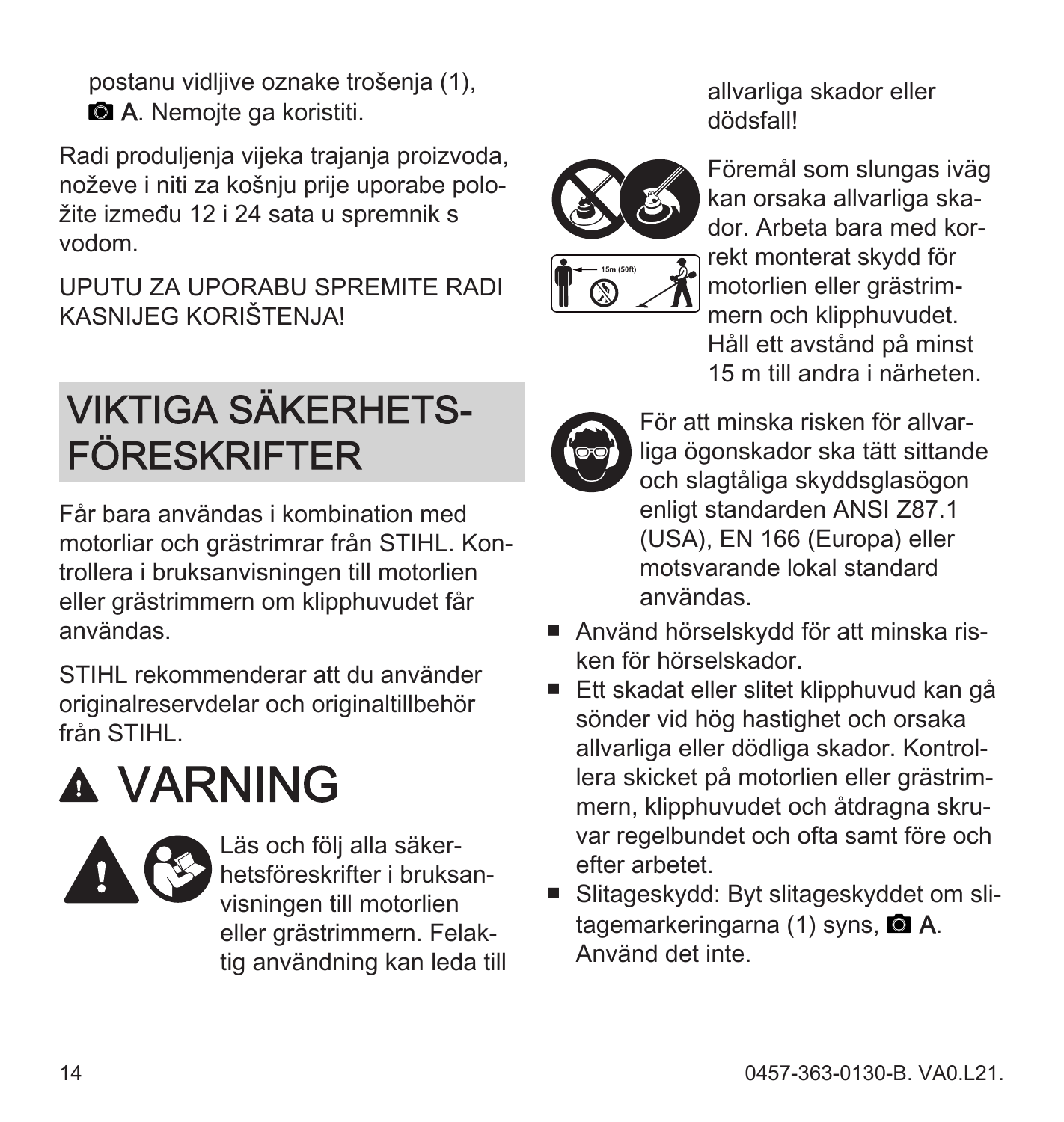<span id="page-14-0"></span>Lägg knivarna och skärtrådarna i en behållare med vatten mellan 12 och 24 timmar innan de används, så håller de längre.

SPARA BRUKSANVISNINGEN!

#### TÄRKEITÄ TURVAOH‐ **JEITA**

Käytä vain yhdessä STIHLin polttomootto‐ rikäyttöisten raivaussahojen ja raivaussa‐ hojen kanssa. Tarkasta polttomoottori‐ käyttöisen raivaussahan tai raivaussahan käyttöohjeesta, saako siimapäätä käyttää.

STIHL suosittelee käyttämään ainoastaan alkuperäisiä STIHL-varaosia ja STIHLvarusteita.

## VAROITUS



Tutustu käyttöohjeesta polttomoottorikäyttöisten raivaussahojen tai rai‐ vaussahojen kaikkiin tur‐ vaohjeisiin huolellisesti ja noudata niitä. Asiattomalla käytöllä voi olla vakavat seuraukset, jopa kuole‐

maan johtavia loukkaantu‐ misia!



Ympäriinsä sinkoavat esi‐ neet voivat aiheuttaa vakavia loukkaantumisia. Käytä aina polttomoottori‐ käyttöisen raivaussahan tai raivaussahan ja siimapään kanssa oikein asen‐ nettua suojusta. Varmista vähintään 15 metrin vähimmäisetäisyys ympä‐ rillä oleviin henkilöihin.



Vähennä vakavien silmävammo‐ jen vaaraa käyttämällä tiiviisti kasvoja vasten asettuvia ja iskunkestäviä suojalaseja, jotka täyttävät standardin ANSI Z87.1 (USA), EN 166 (Eurooppa) tai kulloinkin sovellettavien maa‐ kohtaisten standardien vaati‐ mukset.

- Ehkäise kuulovammoien syntymisen vaara käyttämällä kuulosuojainta.
- Vaurioitunut tai kulunut siimapää voi katketa suurilla nopeuksilla ja aiheuttaa vaikeita, jopa hengenvaarallisia louk‐ kaantumisia. Tarkasta polttomoottori‐ käyttöisen raivaussahan tai raivaussa‐ han, siimapään ja liitettyjen ruuvien kunto aina ennen töiden aloittamista ja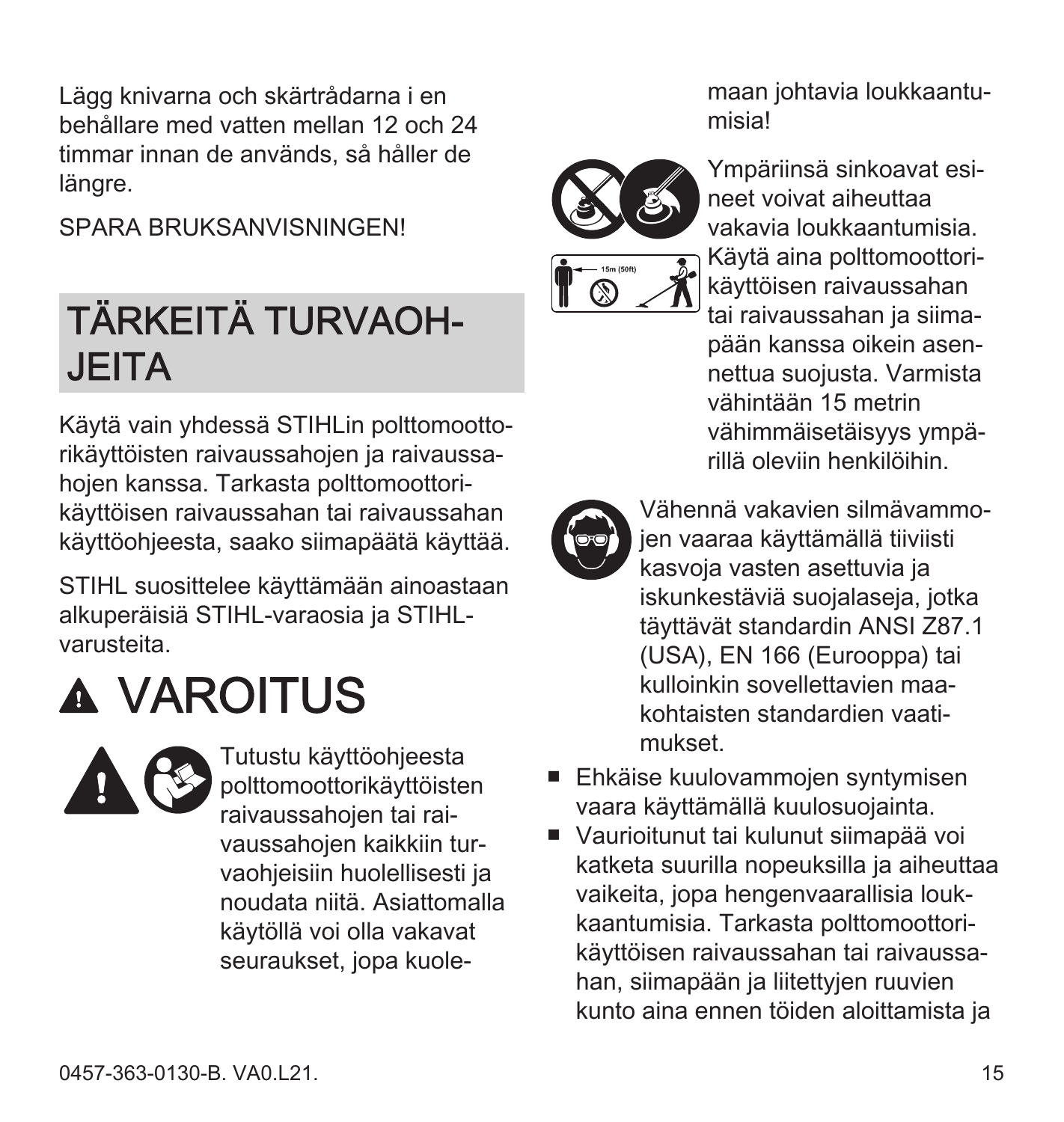<span id="page-15-0"></span>töiden jälkeen sekä säännöllisin välia‐ ioin.

■ Kulumasuoja: Korvaa kulumasuoja, jos kulumamerkinnät (1) ovat näkyvissä, **A.** Älä käytä.

Jotta voit pidentää käyttöikää, upota terät ja leikkuusiimat ennen käyttöä n. 12 - 24 tunniksi vedellä täytettyyn säiliöön.

SÄII YTÄ KÄYTTÖOHJEI

### IMPORTANTI ISTRU‐ ZIONI DI SICUREZZA

Utilizzare soltanto in combinazione con decespugliatori STIHL. Verificare sulle istruzioni per l'uso del decespugliatore se può essere usata la testa falciante.

STIHL raccomanda l'uso di ricambi e accessori originali STIHL.

# **A AVVERTENZA**



Leggere e seguire tutte le avvertenze di sicurezza nelle istruzioni per l'uso del decespugliatore. Un utilizzo improprio può pro‐ vocare lesioni gravi o mor‐ tali!





Sussiste il rischio di gravi lesioni per via degli oggetti scagliati. Lavorare sol‐ tanto con la protezione montata per il decespu‐ gliatore e la testa fal‐ ciante. Mantenere la distanza minima di 15 m dalle persone circostanti.



Per ridurre il rischio di gravi lesioni oculari, indossare occhiali protettivi aderenti e resistenti agli urti conformi alla norma ANSI Z87.1 (USA), EN 166 (Europa) o a norme equiparabili specifiche per il Paese.

- Per ridurre il rischio di danni all'udito, indossare le cuffie.
- Se danneggiata o usurata, la testa falciante può rompersi in caso di grandi velocità e provocare lesioni gravi o mortali. Controllare le condizioni del decespugliatore, della testa falciante e delle viti avvitate prima e dopo il lavoro e a intervalli regolari.
- Ripari antiusura: Sostituire il riparo antiusura se si notano segni di usura evi‐ denti (1), **Q A**. Non usare.

Per aumentare la durata utile, prima del‐ l'uso immergere lame e filo tra le 12 e le 24 ore in un contenitore con acqua.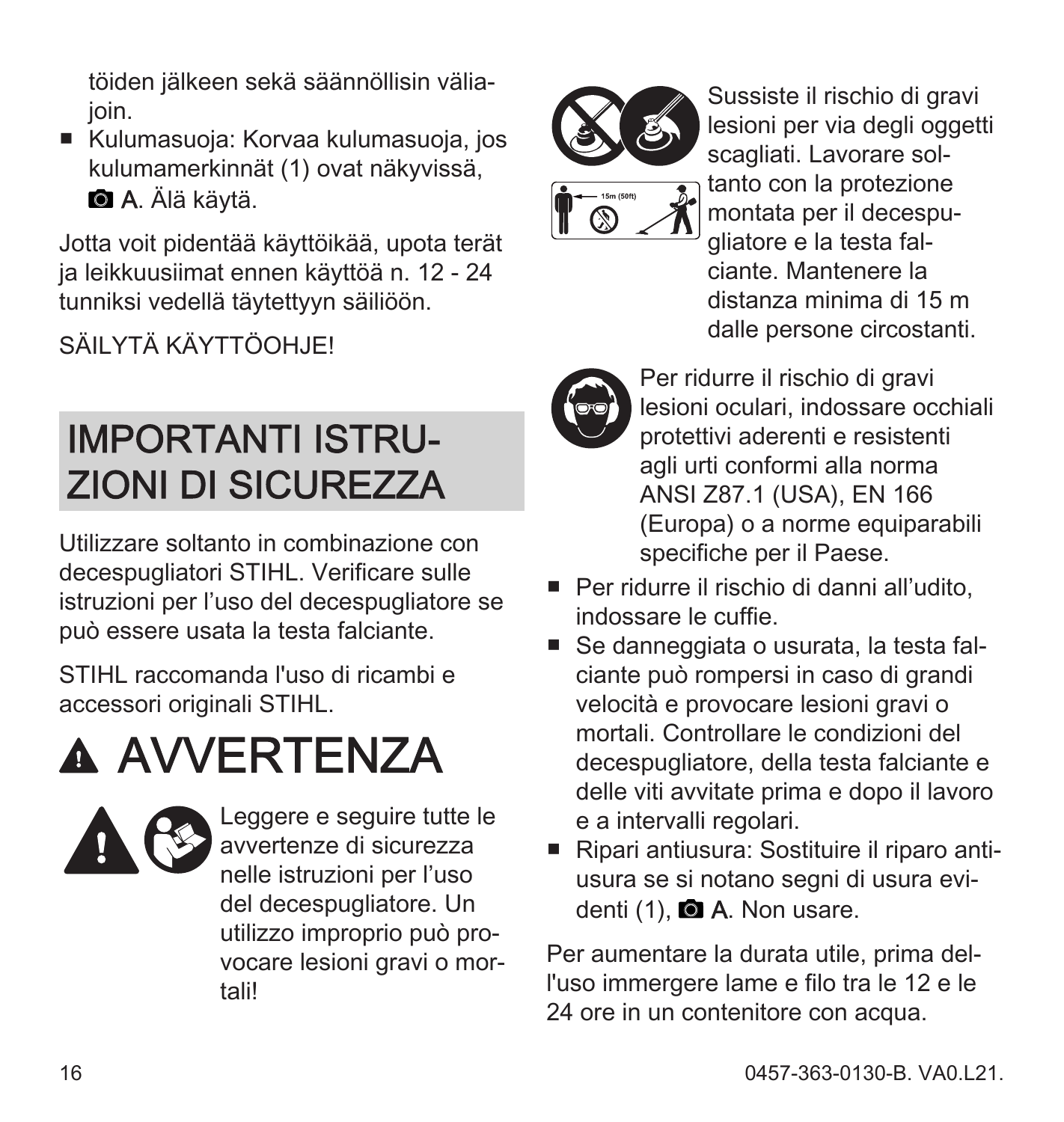<span id="page-16-0"></span>CONSERVARE LE ISTRUZIONI PER L'USO!

#### VIGTIGE SIKKERHEDS‐ ANVISNINGER

Må kun anvendes sammen med STIHLtrimmere og -friskærere. Se efter i brugs‐ anvisningen til trimmeren eller friskære‐ ren, om trimmerhovedet må anvendes.

STIHL anbefaler at anvende originale reservedele og originalt tilbehør fra **STIHL.** 

### **A ADVARSEL**



Alle sikkerhedsanvisnin‐ ger i brugsanvisningen til trimmeren eller friskære‐ ren skal læses og følges. Ukorrekt anvendelse kan medføre alvorlige eller dødelige kvæstelser!



Der er risiko for alvorlige kvæstelser på grund af genstande, der slynges væk. Der må kun arbejdes med korrekt monteret beskyttelse til motortrim‐

meren eller friskæreren og trimmerhovedet. Overhold minimumsafstanden på 15 m til omkringstående personer.



For at reducere faren for alvor‐ lige øjenskader skal der bæres tætsiddende og stødfaste sikker‐ hedsbriller iht. standarden ANSI Z87.1 (USA), EN 166 (Europa) eller den pågældende landespecifikke standard.

- Bær høreværn for at sænke faren for høreskader.
- Et beskadiget eller slidt trimmerhoved kan gå i stykker under høje hastigheder og forårsage alvorlige eller dødelige kvæstelser. Motortrimmerens eller frisk‐ ærerens samt trimmerhovedets og til‐ strammede skruers tilstand skal kon‐ trolleres før og efter arbejdet og med regelmæssige, korte intervaller.
- Slidbeskyttelse: Udskift slidbeskyttelsen, hvis slidmarkeringerne (1) bliver synlige. **A. Må ikke anvendes.**

For at forlænge brugslevetiden skal kni‐ vene og snorene til trimmerhovedet læg‐ ges i en beholder med vand mellem 12 og 24 timer inden brug.

OPBEVAR BRUGSVEJLEDNINGEN!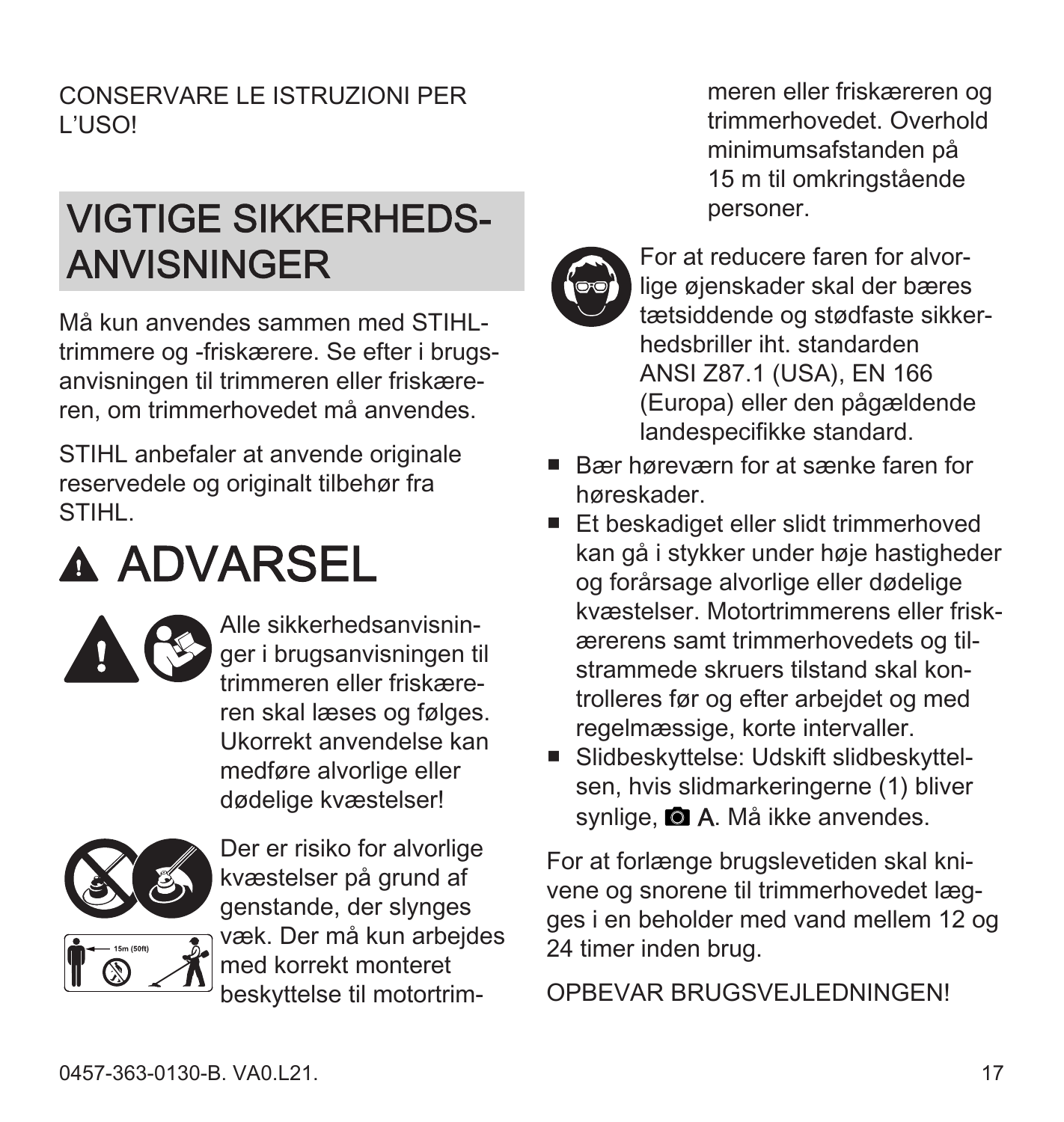#### <span id="page-17-0"></span>VIKTIGE SIKKERHETS‐ ANVISNINGER

Skal kun brukes sammen med STIHL trimmere og ryddesager. Sjekk i bruksan‐ visningen for trimmeren eller ryddesagen om klippehodet kan brukes.

STIHL anbefaler å bruke originale reser‐ vedeler og tilbehør fra STIHL.

# **A ADVARSEL**



Les og følg alle sikker‐ hetsanvisningene i bruks‐ anvisningen for trimmeren eller ryddesagen. Feil bruk kan forårsake alvorlige eller dødelige personska‐ der!



Alvorlige personskader kan forårsakes av gienstander som slynges ut. Det må kun arbeides med riktig montert beskyttelse for trimmeren eller rydde‐ sagen og klippehodet. Overhold en minsteav‐ stand på 15 m til omkring‐ stående personer.



For å redusere risikoen for alvor‐ lige øyeskader må du bruke tett‐ sittende, slagfaste vernebriller i henhold til standard ANSI Z87.1 (USA), EN 166 (Europa) eller den respektive landsspesifikke standarden.

- Bruk hørselsvern for å redusere risi‐ koen for hørselsskader.
- Et skadet eller slitt klippehode kan bryte i stykker ved høye hastigheter og forårsake alvorlige eller dødelige per‐ sonskader. Kontroller tilstanden til trim‐ meren eller ryddesagen, klippehodet og strammede skruer før og etter arbeidet og med jevne korte mellomrom.
- Slitasiebeskyttelse: Slitasiebeskyttelsen skal byttes hvis slitasjemarkeringene (1) blir synlige. **A.** Må ikke brukes.

For å øke brukstiden må kniven og skjæ‐ retråden legges i en beholder med vann i mellom 12 og 24 timer før bruk.

TA VARE PÅ BRUKSANVISNINGEN!

### DŮLEŽITÉ BEZPEČ‐ NOSTNÍ POKYNY

Používejte pouze s vyžínači a křovinořezy STIHL. V návodu k použití vyžínače nebo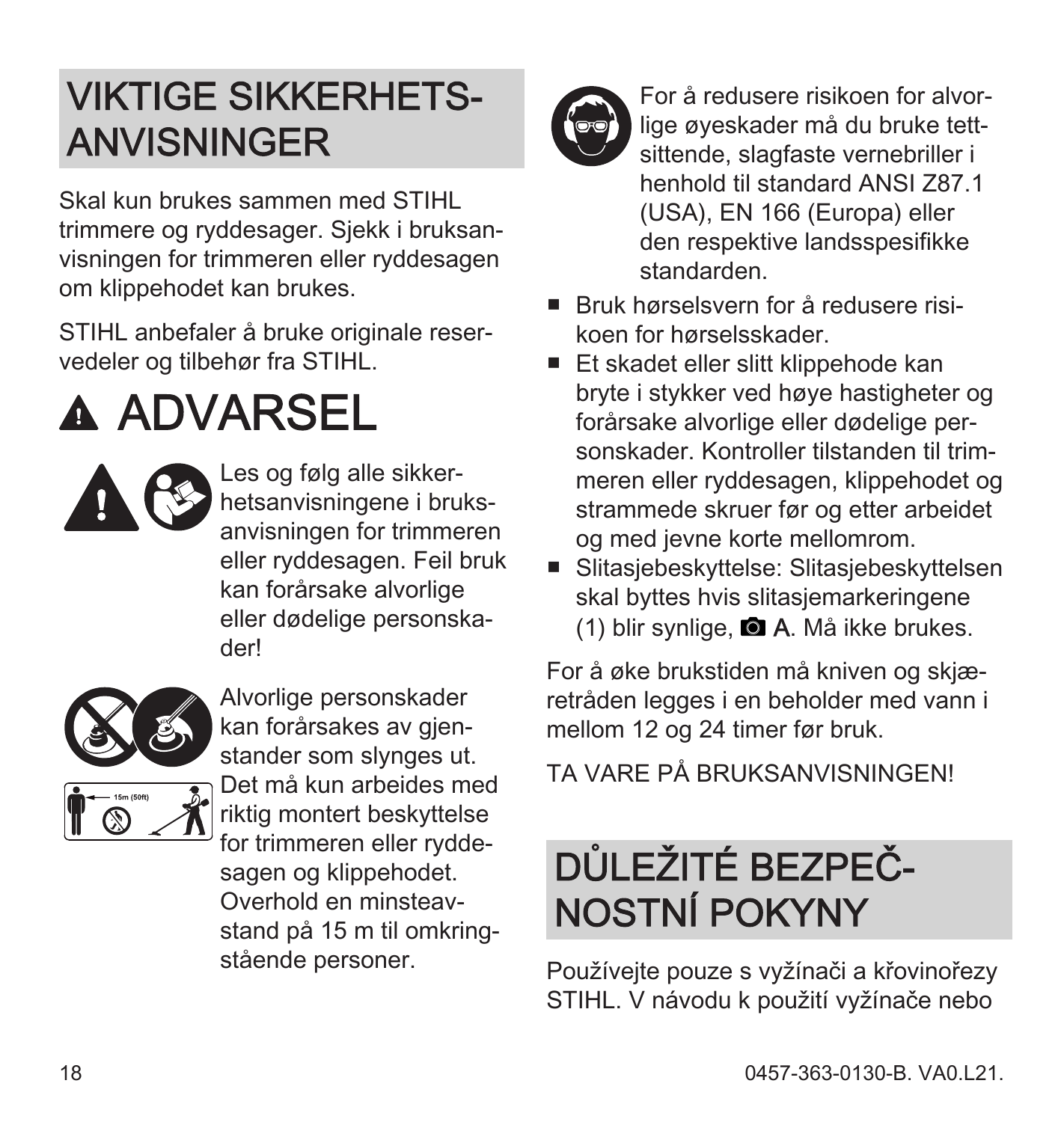<span id="page-18-0"></span>křovinořezu zkontrolujte, jestli se může používat žací hlava.

STIHL doporučuje používat originální náhradní díly a příslušenství STIHL.

VAROVÁNÍ



Přečtěte si všechny bez‐ pečnostní pokyny v návodu k použití vyžínače nebo křovinořezu a postu‐ pujte podle nich. Neod‐ borné použití může způso‐ bit těžké či smrtelné úrazy!



Odmrštěné předměty mohou způsobit těžké úrazy. Pracujte jen se správně namontovanou



ochranou pro vyžínače nebo křovinořezy a žací hlavu. Dodržujte minimální vzdálenost 15 m od osob, které se zdržují v okolí.



Za účelem snížení nebezpečí těžkých očních úrazů noste těsně přiléhající a nárazu‐ vzdorné ochranné brýle podle normy ANSI Z87.1 (USA), EN 166 (Evropa) nebo podle přísluš‐ ných norem specifických pro danou zemi.

- Pro snížení nebezpečí poškození slu‐ chu noste ochranu sluchu.
- Poškozená nebo opotřebovaná žací hlava se ve vysoké rychlosti může roz‐ lomit a způsobit těžká nebo smrtelná zranění. Před prací, po práci a v pravi‐ delných krátkých intervalech kontrolujte stav vyžínače nebo křovinořezu, žací hlavy a utažení šroubů.
- Kryt proti opotřebení: kryt proti opotřebení vyměňte ve chvíli, kdy jsou vidět značky opotřebení (1). ■ A. Nepoužívejte ho dál.

Pro prodloužení doby užívání vložte nože a žací struny před zahájením práce na dobu mezi 12 a 24 hodinami do nádrže s vodou.

NÁVOD K POUŽITÍ ULOŽTE PRO POZDĚJŠÍ POTŘEBU!

#### FONTOS BIZTONSÁGI UTASÍTÁSOK

Csak STIHL motoros kaszákkal és aljnö‐ vényzet-tisztítókkal használja. Ellenőrizze a motoros kasza vagy az aljnövényzet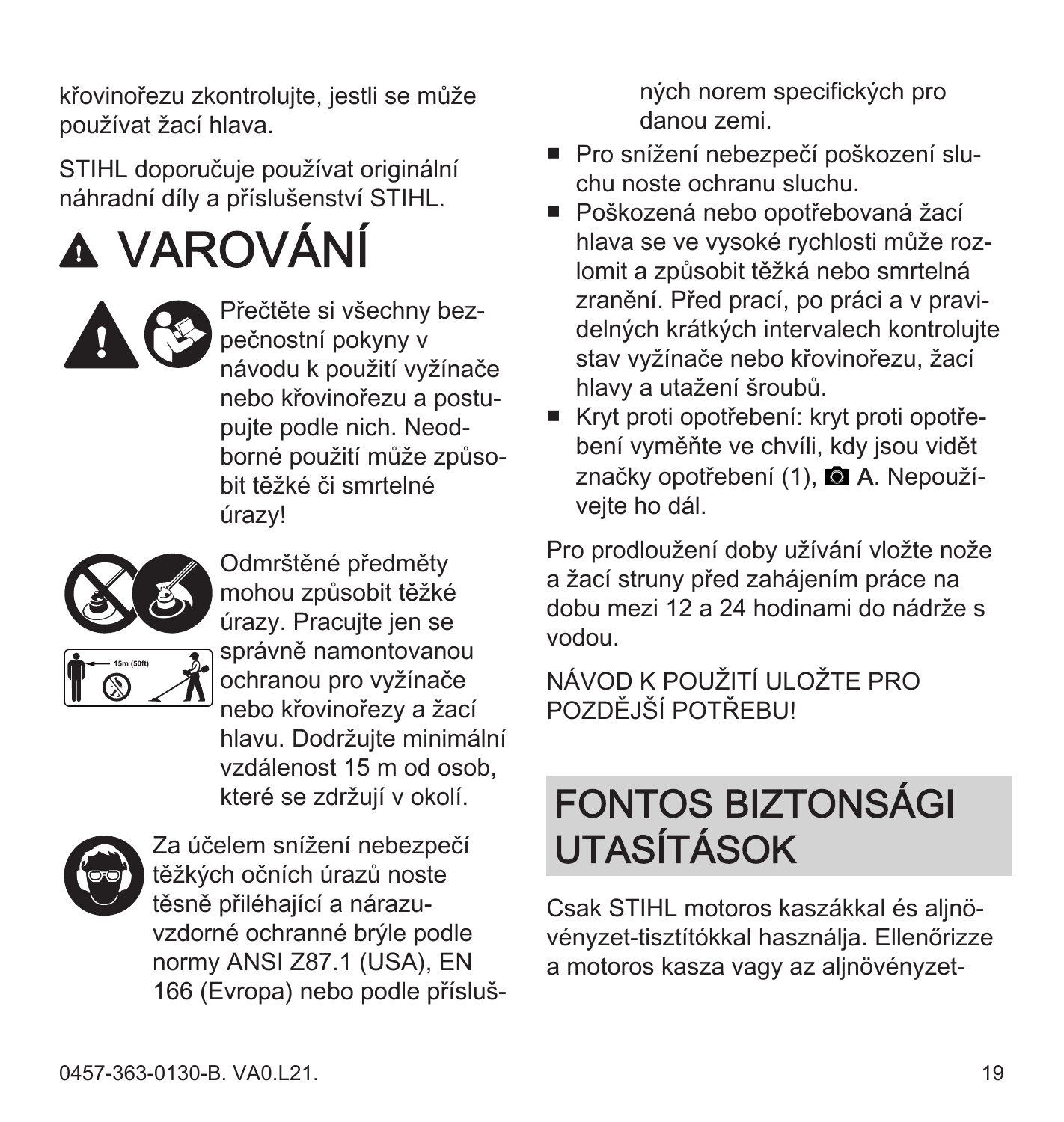tisztító használati utasításában, hogy használhatja-e a nyírófejet.

A STIHL eredeti STIHL pótalkatrészek és tartozékok használatát ajánlja.

## **A FIGYELMEZTE-**TÉS



Olvassa el és tartsa be a motoros kasza vagy az alinövényzet-tisztító használati utasításában sze‐ replõ valamennyi bizton‐ sági elõírást. A nem ren‐ deltetésszerû használat súlyos vagy halálos sérü‐ léseket okozhat!



Az elpattanó tárgyak súlyos sérüléseket okoz‐ hatnak. Csak akkor dol‐ gozzon, ha a védőelem a motoros kasza, alinövényzet-tisztító ill. a nyírófej számára megfelelően van felszerelve. Tartsa be a minimum 15 méteres távolságot a körülálló sze‐ mélyektõl.



A súlyos szemsérülések veszé‐ lyének elkerülése érdekében az ANSI Z87.1 (USA), EN 166 (Európa) vagy a mindenkori országspecifikus szabvány sze‐ rinti, szorosan az archoz simuló és ütésálló védőszemüveget kell viselni.

- A halláskárosodás elkerülése végett, használjon hallásvédőt.
- A sérült vagy elkopott nyírófei nagy sebesség mellett eltörhet és súlyos vagy halálos sérüléseket okozhat. A motoros kasza vagy az aljnövényzettisztító és a nyírófej, valamint a becs‐ avart csavarok állapotát a munkavég‐ zés előtt és után is rendszeres és rövid időközönként ellenőrizze.
- Kopásvédő: Cserélje le a kopásvédőt, ha a kopásjelölések (1) láthatóvá vál‐ nak, **a** A. Ne használja.

A használati idő megnövelése érdekében tegye a késeket és a damilt használat előtt 12-24 órára egy vízzel teli tárolóba.

ŐRIZZE MEG A HASZNÁLATI UTASÍ‐ TÁST!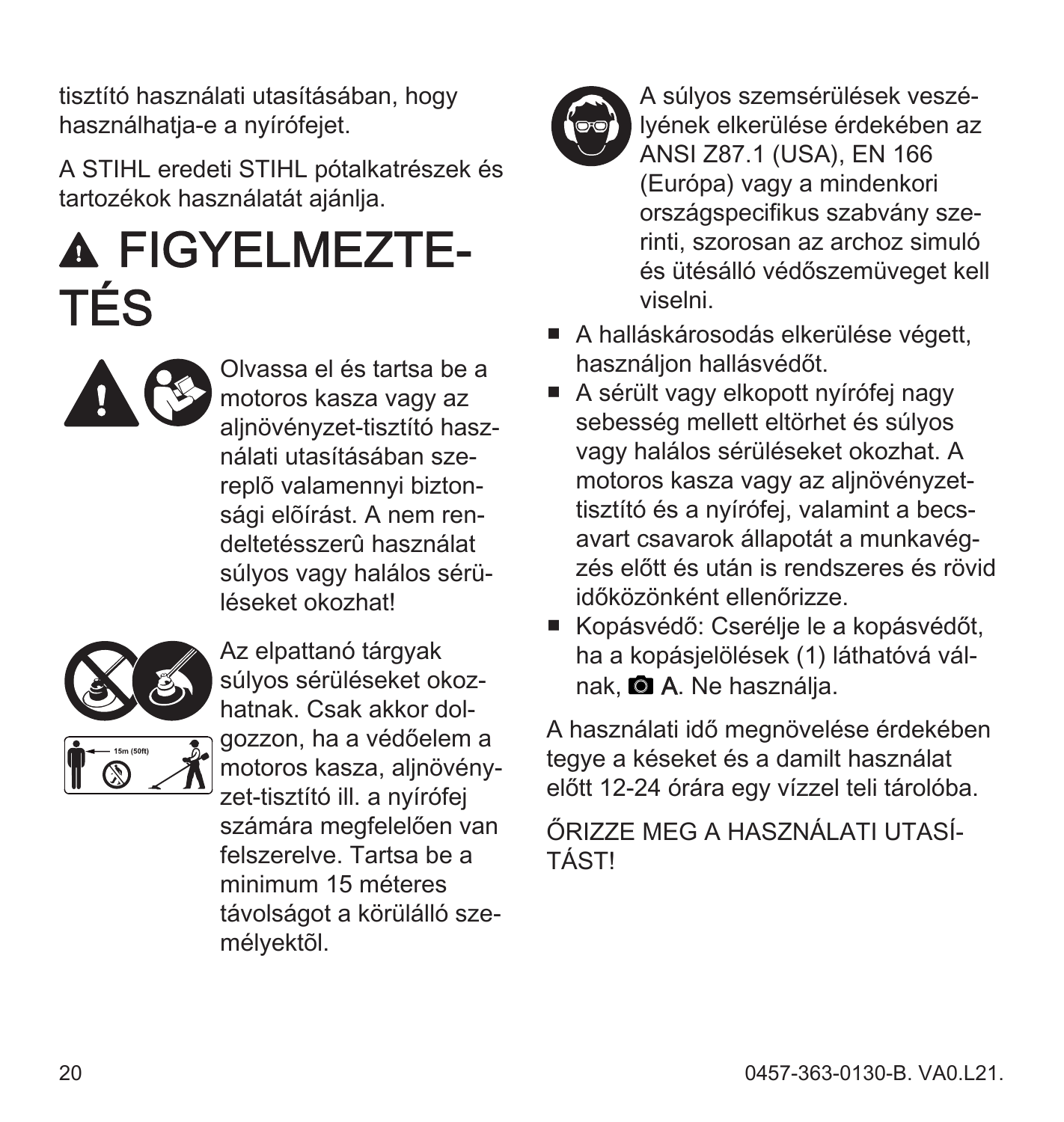#### <span id="page-20-0"></span>IMPORTANTES INSTRU‐ ÇÕES DE SEGURANÇA

Utilizar apenas com foices a motor e motorroçadoras da STIHL. Verificar no manual de instruções da foice a motor ou da motorroçadora se o cabeçote de corte pode ser usado.

A STIHL recomenda a utilização de peças de reposição e acessórios originais da STIHL.

# A ATENÇÃO

Ler e respeitar todas as indicações de segurança presentes no manual de instruções da foice a motor ou da motorroça‐ dora. A utilização incor‐ reta pode provocar feri‐ mentos graves ou mortais!



As lesões graves podem ser causadas por objectos deitados fora. Trabalhar apenas com a protecção correcta para a foice a motor ou para a motorro‐ çadora e a cabeça de corte. Respeitar uma dis‐

tância mínima de 15 m relativamente às pessoas em redor.



Para reduzir o risco de lesões oculares graves, usar óculos de proteção justos e resistentes a impactos em conformidade com a norma ANSI Z87.1 (EUA), EN 166 (Europa) ou a norma espe‐ cífica do país.

- Para reduzir o risco de lesões auditi‐ vas, usar protecção auditiva.
- Uma cabeca de corte danificada ou desgastada pode partir-se a grande velocidade e causar lesões graves ou mortais. Verificar o estado da foice a motor ou da motorroçadora, do cabe‐ çote de corte e dos parafusos aperta‐ dos antes e depois do trabalho e em intervalos curtos e regulares.
- Proteção contra o desgaste: Substituir a proteção contra o desgaste se forem visíveis marcas de desgaste (1)<sup>(2)</sup> A. Não utilizar.

Para aumentar a vida útil, colocar as lâmi‐ nas e os fios de corte entre 12 e 24 horas num recipiente com água antes da utiliza‐ ção.

GUARDAR O MANUAL DE INSTRUL ÇÕES!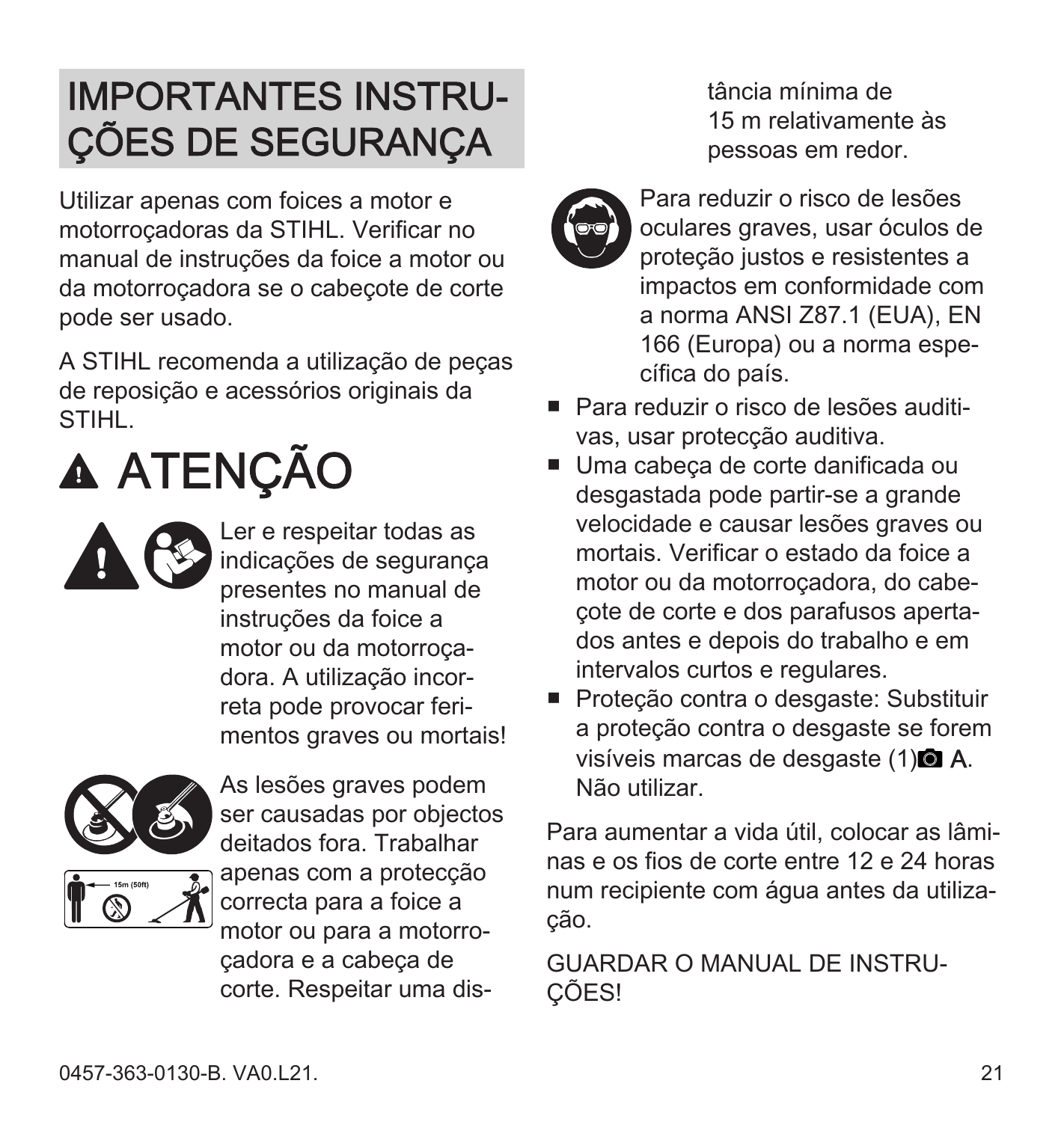### <span id="page-21-0"></span>DÔLEŽITÉ BEZPEČ‐ NOSTNÉ POKYNY

Používajte iba spolu s vyžínačmi a krovi‐ norezmi STIHL. V návode na obsluhu vyžínača alebo krovinorezu skontrolujte, či sa smie používať kosiaca hlava.

STIHL odporúča používanie originálnych náhradných dielov a príslušenstva STIHL.

# VAROVANIE



Prečítajte si a dodržiavajte všetky bezpečnostné upo‐ zornenia v návode na obsluhu vyžínača alebo krovinorezu. Neodborné používanie môže spôsobiť ťažké alebo smrteľné poranenia!



Odmrštené predmety môžu spôsobiť ťažké poranenia. Pracujte iba so správne namontovaným chráničom pre vyžínač alebo krovinorez a správne namontovanou kosiacou hlavou. Dodržia‐ vajte minimálnu vzdiale‐

nosť 15 m od okolostoja‐ cich osôb.



S cieľom zníženia rizika ťažkých poranení očí noste tesne prilie‐ hajúce ochranné okuliare odolné proti nárazu podľa normy ANSI Z87.1 (USA), EN 166 (Európa) alebo príslušnej normy špecific‐ kej pre danú krajinu.

- S cieľom zníženia rizika poškodenia sluchu noste ochranu sluchu.
- Poškodená alebo opotrebovaná kosiaca hlava sa môže pri vysokých rýchlostiach zlomiť a spôsobiť ťažké alebo smrteľné poranenia. Pred zača‐ tím práce, po práci a v pravidelných krátkych intervaloch kontrolujte stav vyžínača alebo krovinorezu, kosiacej hlavy a utiahnutých skrutiek.
- Chránič proti opotrebovaniu: Chránič proti opotrebovaniu vymeňte, ak sú viditeľné značky opotrebovania (1), **A.** Nepoužívaite.

Na zvýšenie doby používania vložte nože a kosiace vlasce pred použitím na 12 až 24 hodín do nádoby s vodou.

#### NÁVOD NA OBSLUHU USCHOVAJTE!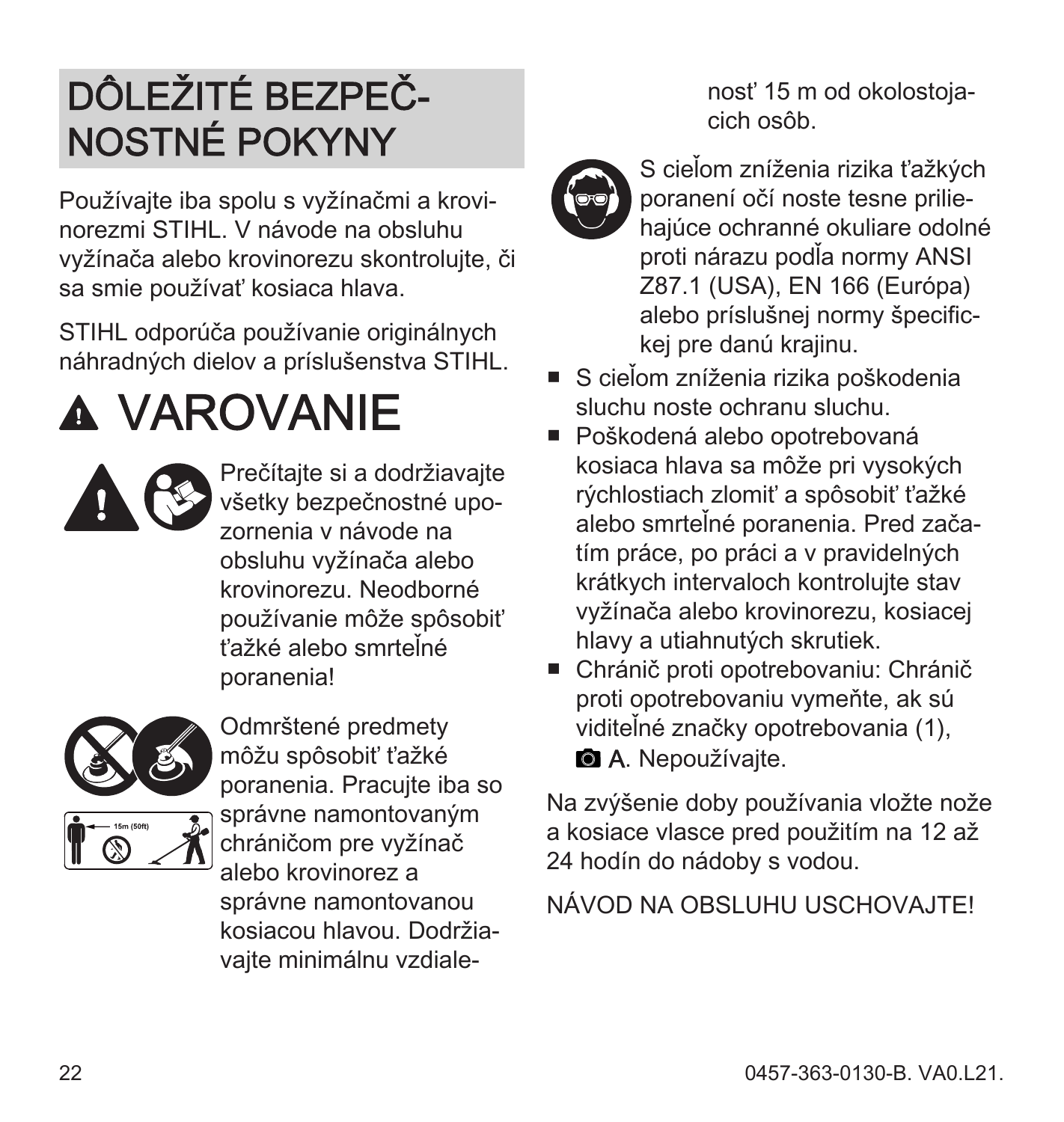#### <span id="page-22-0"></span>INSTRUÇÕES DE SEGU‐ RANÇA IMPORTANTES

Utilizar somente com roçadeiras ou apa‐ radores de grama STIHL. Verificar no manual de instruções da roçadeira ou do aparador de grama se o cabeçote de corte pode ser utilizado.

A STIHL recomenda utilizar peças de reposição e acessórios originais STIHL.

# **A ATENÇÃO**



Ler e seguir todas as ins‐ truções de segurança do manual de instruções da roçadeira ou do aparador de grama. O uso inadequado pode causar ferimen‐ tos graves ou fatais!



Objetos arremessados durante o trabalho podem causar ferimentos graves. Trabalhar somente com a proteção da roçadeira ou do aparador de grama e o cabeçote de corte monta‐ dos corretamente. Manter uma distância mínima de

15 m entre o local de tra‐ balho e outras pessoas.



Para reduzir o risco de lesões oculares graves, usar óculos de proteção firmes e resistentes a impactos, de acordo com a norma ANSI Z87.1 (USA), EN 166 (Europa) ou de acordo com os regulamentos nacionais.

- Para reduzir o risco de danos auditivos, usar protetor auricular.
- Um cabecote de corte danificado ou com desgaste pode quebrar quando estiver sendo operado em alta veloci‐ dade e causar ferimentos graves ou fatais. Verificar o estado da roçadeira ou do aparador, do cabeçote de corte e dos parafusos apertados antes e depois do trabalho e regularmente em intervalos curtos.
- Proteção contra desgaste: substituir a proteção contra desgaste, se as mar‐ cas de desgaste (1) estiverem visíveis, **a.** A. Não utilizar.

Para aumentar a vida útil, antes do traba‐ lho, deixar as facas e os fios de corte entre 12 horas e 24 horas em um recipi‐ ente com água.

CONSERVAR O MANUAL DE INSTRU‐ ÇÕES!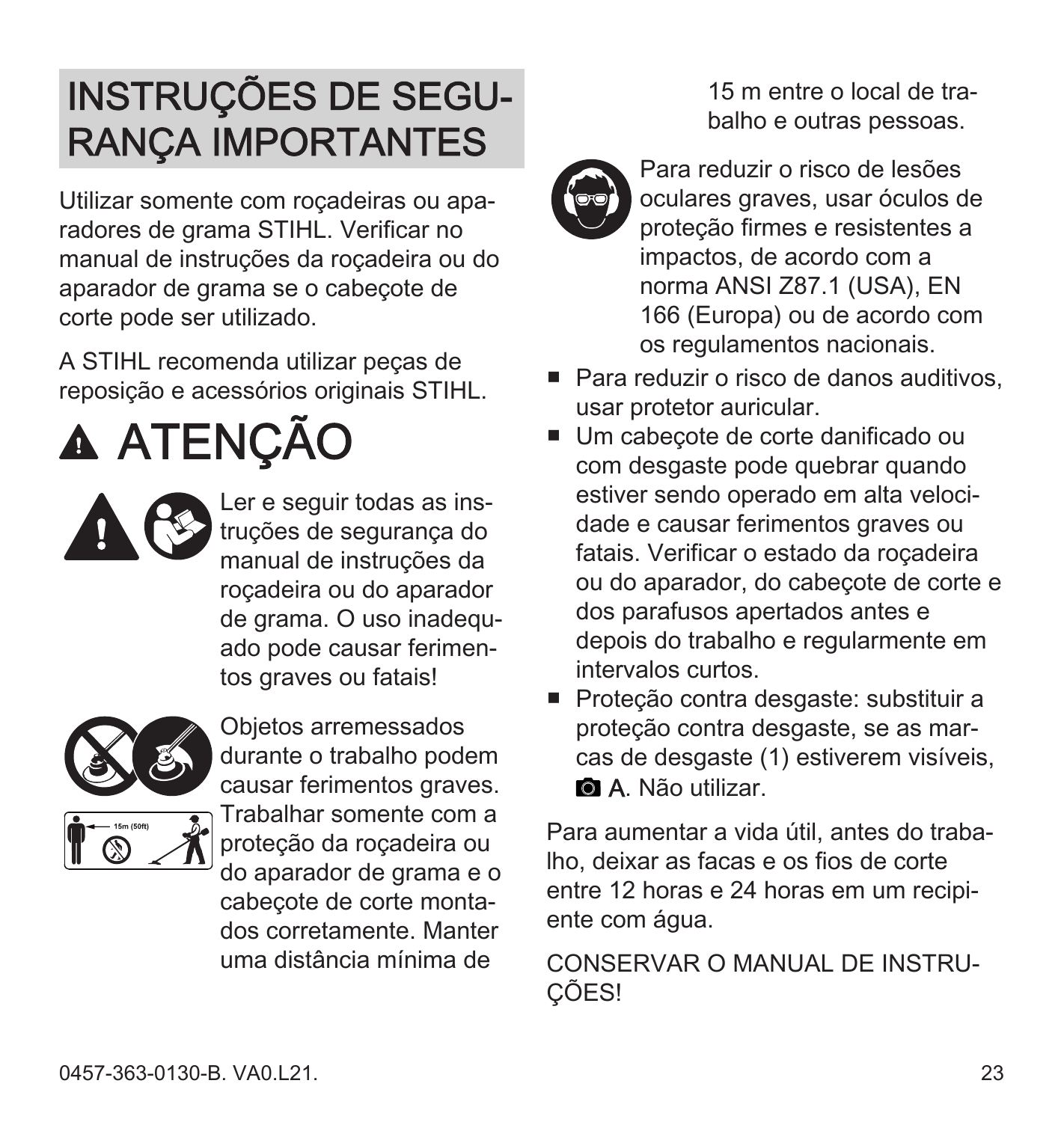#### <span id="page-23-0"></span>BELANGRIJKE VEILIG‐ **HEIDSINSTRUCTIES**

Alleen samen met STIHL motorzeisen en bosmaaiers gebruiken. In de gebruiksaan‐ wijzing van de motorzeis of van de bos‐ maaier controleren of de maaikop mag worden gebruikt.

STIHL adviseert alleen originele STIHL onderdelen en toebehoren te gebruiken.

### WAARSCHU‐ WING

Alle veiligheidsinstructies in de gebruiksaanwijzing van de motorzeis of de bosmaaier lezen en opvol‐ gen. Onvakkundig gebruik kan leiden tot zwaar of zelfs dodelijk letsel!



Door de weggeslingerde voorwerpen kan ernstig letsel worden veroorzaakt. Alleen met een correct gemonteerde bescherm‐ kap voor de motorzeis of de bosmaaier en maaikop werken. Minimale afstand

van 15 m ten opzichte van omstanders aanhouden.



Om de kans op ernstig oogletsel te reduceren een nauw sluitende en stootvaste veiligheidsbril vol‐ gens de norm ANSI Z87.1 (USA), EN 166 (Europa) of één die voldoet aan de betreffende nationale specifieke norm dra‐ gen.

- Om de kans op gehoorletsel te reduceren, gehoorbeschermer dragen.
- Een beschadigde of versleten maaikop kan bij hoge snelheden breken en zwaar of fataal letsel veroorzaken. Toe‐ stand van de motorzeis of van de bosmaaier, de maaikop en vastgedraaide schroeven voor en na het werk en in regelmatige, korte intervallen controle‐ ren.
- Sliitstrip: de sliitstrip vervangen, wanneer de slijtagemarkeringen (1) zicht‐ baar worden. **B. B.** Niet gebruiken.

Om de levensduur te verhogen, de mes‐ sen en de maaidraden voor het gebruik tussen 12 en 24 uur in een bak met water laten liggen.

HANDLEIDING OPBERGEN!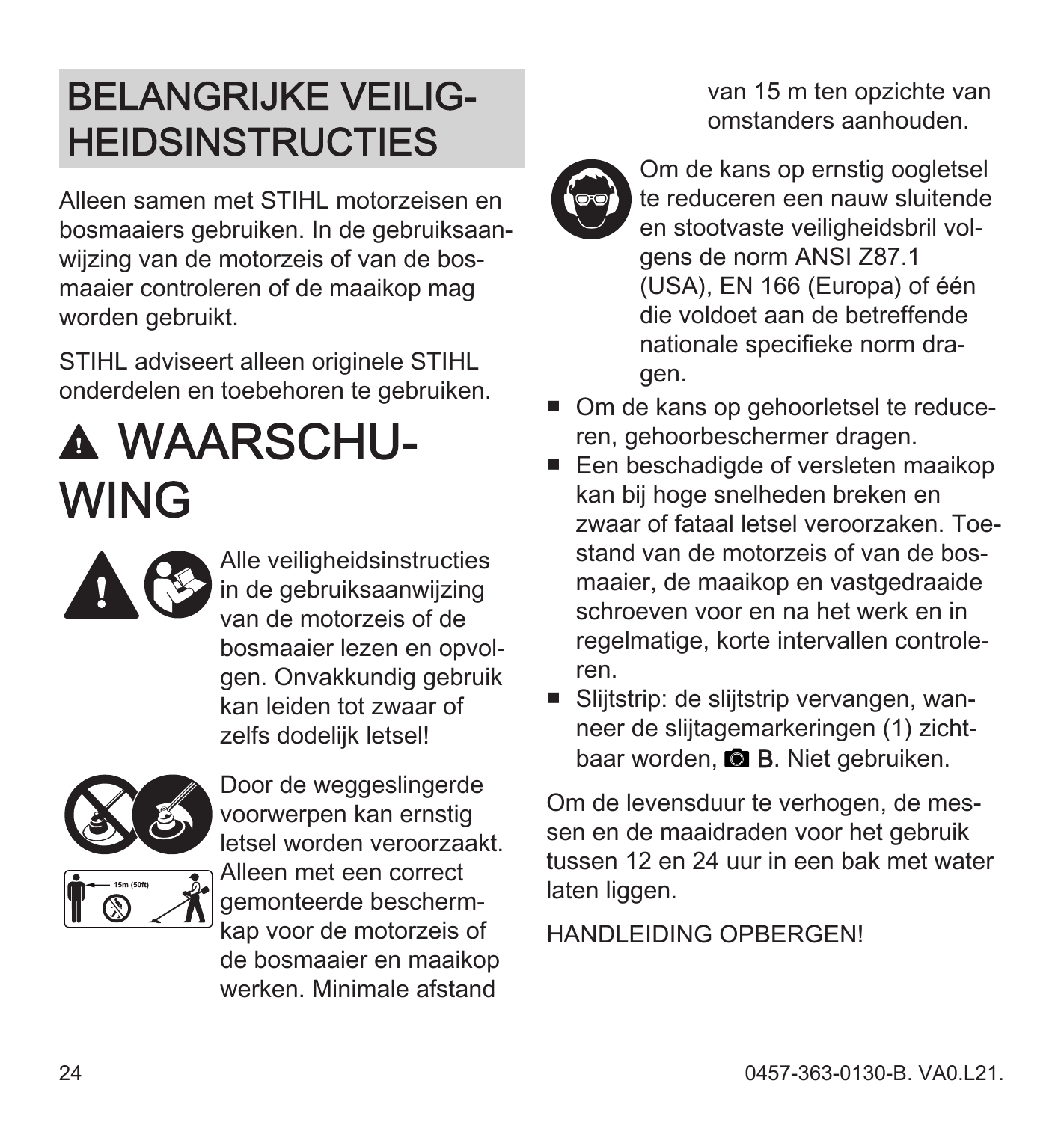#### <span id="page-24-0"></span>ВАЖНЫЕ ИНСТРУКЦИИ ПО ТЕХНИКЕ БЕЗ-**ОПАСНОСТИ**

Использовать только вместе с мотокосами и кусторезами STIHL. Проверить в руководстве по эксплуатации мотокосы или кустореза возможность использования косильной головки.

STIHL рекомендует использовать оригинальные запчасти и принадлежности **STIHL** 

### **А ПРЕДУПРЕЖДЕ-HIME**



Прочесть все указания по безопасности в руководстве по эксплуатации мотокосы или кустореза и следовать им. Ненадлежащее применение может стать причиной тяжелых и смертельных травм!



Отбрасываемые предметы могут стать причиной тяжелых травм. Работать только с правильно установленной зашитой мотокосы или кустореза и косильной головки. Соблюдать минимальное расстояние 15 м от окружающих.



- Чтобы уменьшить опасность тяжелых травм глаз, носить плотно прилегающие и ударопрочные зашитные очки согласно стандарту ANSI Z87.1 (США). EN 166 (Европа) или другим действующим в стране применения нормам.
- Чтобы уменьшить опасность повреждения слуха, пользоваться наушниками.
- Поврежденная или изношенная косильная головка при высоких скоростях может сломаться и стать причиной тяжелых или смертельных травм. До и после работы, а также регулярно через короткие интервалы проверять состояние мотокосы или кустореза, косильной головки и затянутые болты.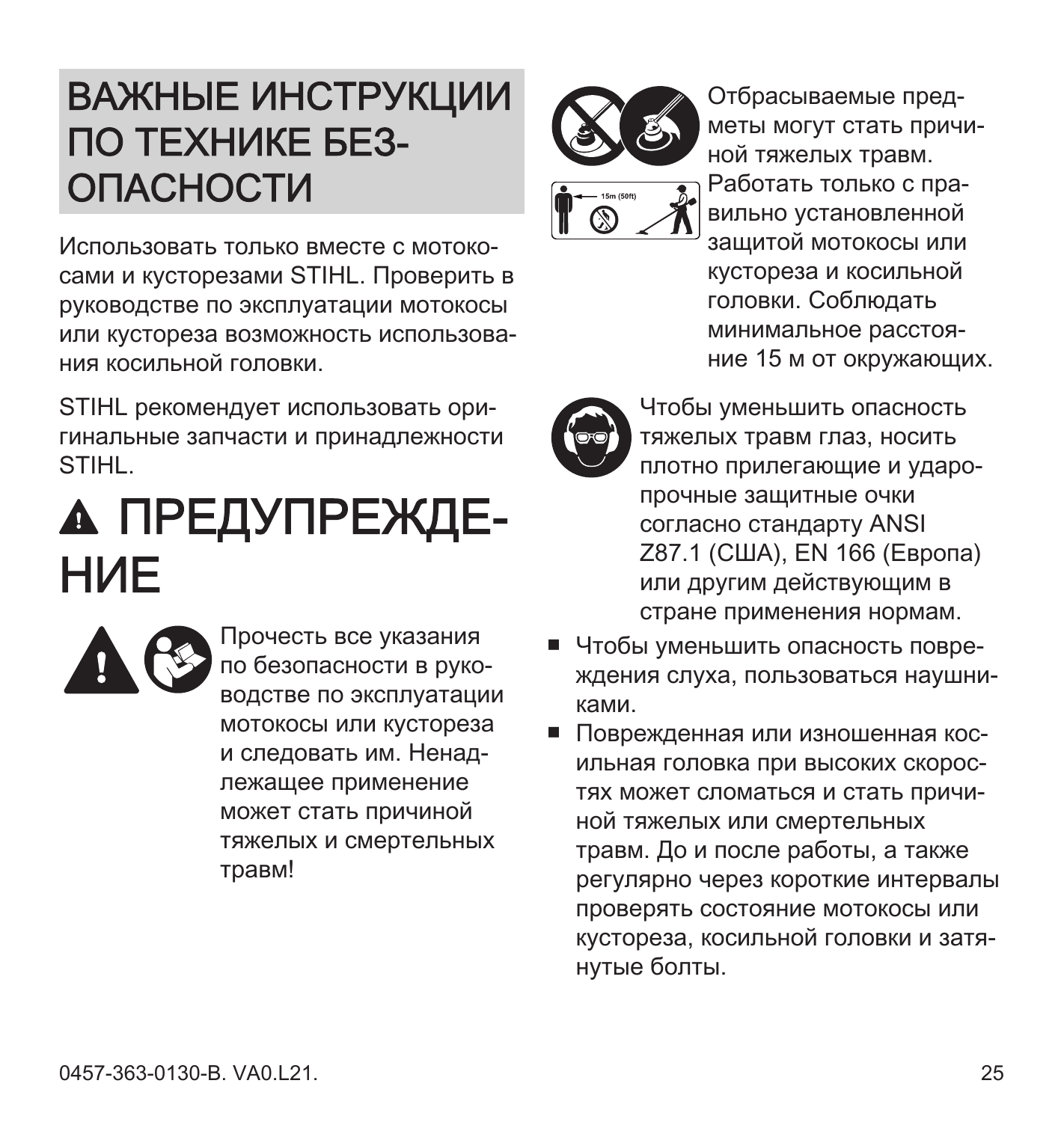<span id="page-25-0"></span>Зашита от износа: заменить зашиту от износа после того, как станут видны метки износа  $(1)$ .  $\blacksquare$  А. Использование запрещается.

Для увеличения срока службы ножей и косильных струн рекомендуется перед применением положить их в емкость с водой на период от 12 до 24 часов.

ХРАНИТЬ РУКОВОДСТВО ПО ЭКСПЛУАТАЦИИ!

#### SVARĪGI DROŠĪBAS NORĀDĪJUMI

Izmantojiet kopā tikai ar STIHL motoriz‐ kaptīm un krūmgriežiem. Motorizkapts vai krūmgrieža lietošanas instrukcijā pārbau‐ diet, vai pļaušanas galvu atļauts izmantot.

STIHL iesaka izmantot oriģinālās STIHL rezerves daļas un piederumus.

# BRĪDINĀJUMS



Izlasiet un ievērojiet visus motorizkapts un krūm‐ grieža lietošanas instruk‐ cijā minētos drošības norādījumus. Nepareiza

lietošana var radīt smagas vai nāvējošas traumas.



Aizsviesti priekšmeti var radīt smagas traumas. Strādājiet tikai ar pareizi uzstādītu motorizkapts vai krūmgrieža un pļaušanas galvas aizsargu. Ievērojiet vismaz 15 m distanci līdz apkārt esošajiem cilvē‐ kiem.

Lai samazinātu smagu acu traumu risku, nēsājiet piegulošas un izturīgas aizsargbrilles, kas atbilst standartam ANSI Z87.1 (ASV), EN 166 (Eiropa) vai attie‐ cīgajiem valstu standartiem.

- Lai samazinātu dzirdes orgānu bojājumu risku, lietojiet dzirdes aizsarglī‐ dzekļus.
- Bojāta vai nodilusi pļaušanas galva lielā ātrumā var saplīst un radīs smagas vai nāvējošas traumas. Pirms un pēc darba, kā arī regulāri pārbaudiet moto‐ rizkapts vai krūmgrieža, plaušanas galvas stāvokli un to, vai ir pievilktas skrū‐ ves.
- Nodilstošais aizsargs: Nomainiet nodilstošo aizsargu, ja ir redzamas nodiluma atzīmes (1), **D.A.** Neizmantojiet.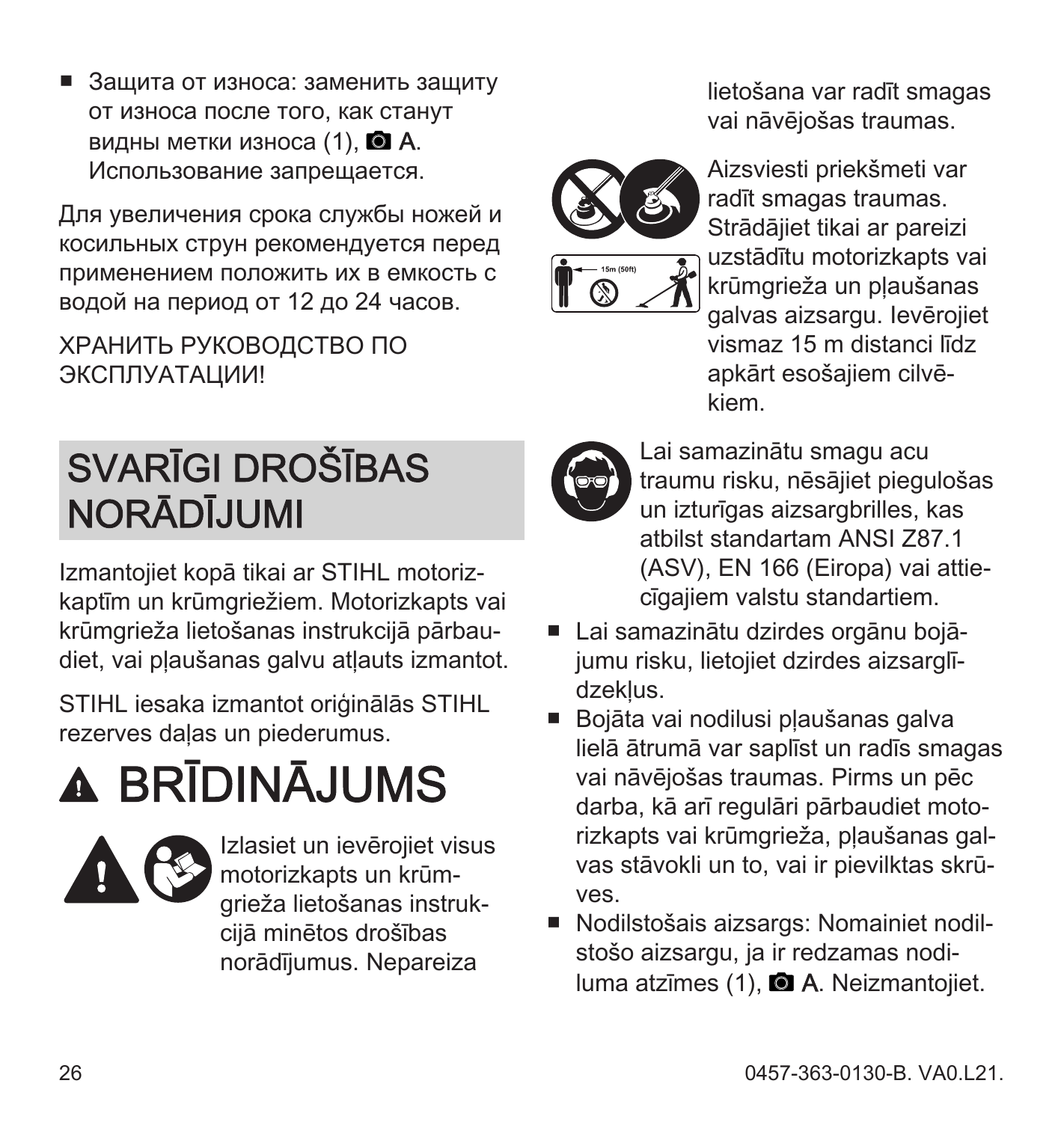<span id="page-26-0"></span>Lai pagarinātu lietošanas ilgumu, no 12 līdz 24 stundām pirms lietošanas ievieto‐ jiet griezējnažus un pļaušanas pavedienus ūdens tvertnē.

SAGLABĀJIET LIETOŠANAS INSTRUK-CIJU!

#### ΣΗΜΑΝΤΙΚΕΣ ΟΔΗΓΙΕΣ ΑΣΦΑΛΕΙΑΣ

Επιτρέπεται να χρησιμοποιείται μόνο σε συνδυασμό με το χορτοκοπτικό και το κοπτικό μηχάνημα STIHL. Για να μάθετε αν επιτρέπεται η χρήση της κεφαλής κοπής στο δικό σας μηχάνημα, συμβου‐ λευθείτε τις οδηγίες χρήσης του χορτοκο‐ πτικού ή κοπτικού μηχανήματος.

Η STIHL συνιστά να χρησιμοποιείτε γνή‐ σια ανταλλακτικά και παρελκόμενα της STIHL.

# ΠΡΟΕΙΔΟ‐ ΠΟΙΗΣΗ

Διαβάστε και ακολουθείτε τις οδηγίες ασφαλείας που περιγράφονται στις οδη‐ γίες χρήσης του χορτοκο‐

πτικού ή του κοπτικού μηχανήματος. Σε περί‐ πτωση ακατάλληλης χρή‐ σης μπορεί να προκλη‐ θούν σοβαροί ή θανατη‐ φόροι τραυματισμοί!



Αντικείμενα που εκσφεν‐ δονίζονται μπορούν να προκαλέσουν σοβαρούς τραυματισμούς. Χρησιμο‐ ποιείτε πάντα τον κατάλ‐ ληλο, σωστά τοποθετη‐ μένο προφυλακτήρα για το χορτοκοπτικό ή κοπτικό μηχάνημα και την κεφαλή κοπής. Τηρείτε ελάχιστη απόσταση 15 μέτρων από άλλα άτομα.



Για να περιορίσετε τον κίνδυνο σοβαρού τραυματισμού των ματιών, να φοράτε εφαρμοστά και ανθεκτικά στην κρούση γυα‐ λιά ασφαλείας σύμφωνα με το πρότυπο ANSI Z87.1 (ΗΠΑ), EN 166 (Ευρώπη) ή άλλο πρότυπο που ισχύει στη χώρα σας.

- Να φοράτε ωτασπίδες, ώστε να μειώνε‐ ται η πιθανότητα να προκληθεί βλάβη της ακοής.
- Μια κεφαλή κοπής με ζημιές ή φθορές μπορεί σε μεγάλη ταχύτητα να σπάσει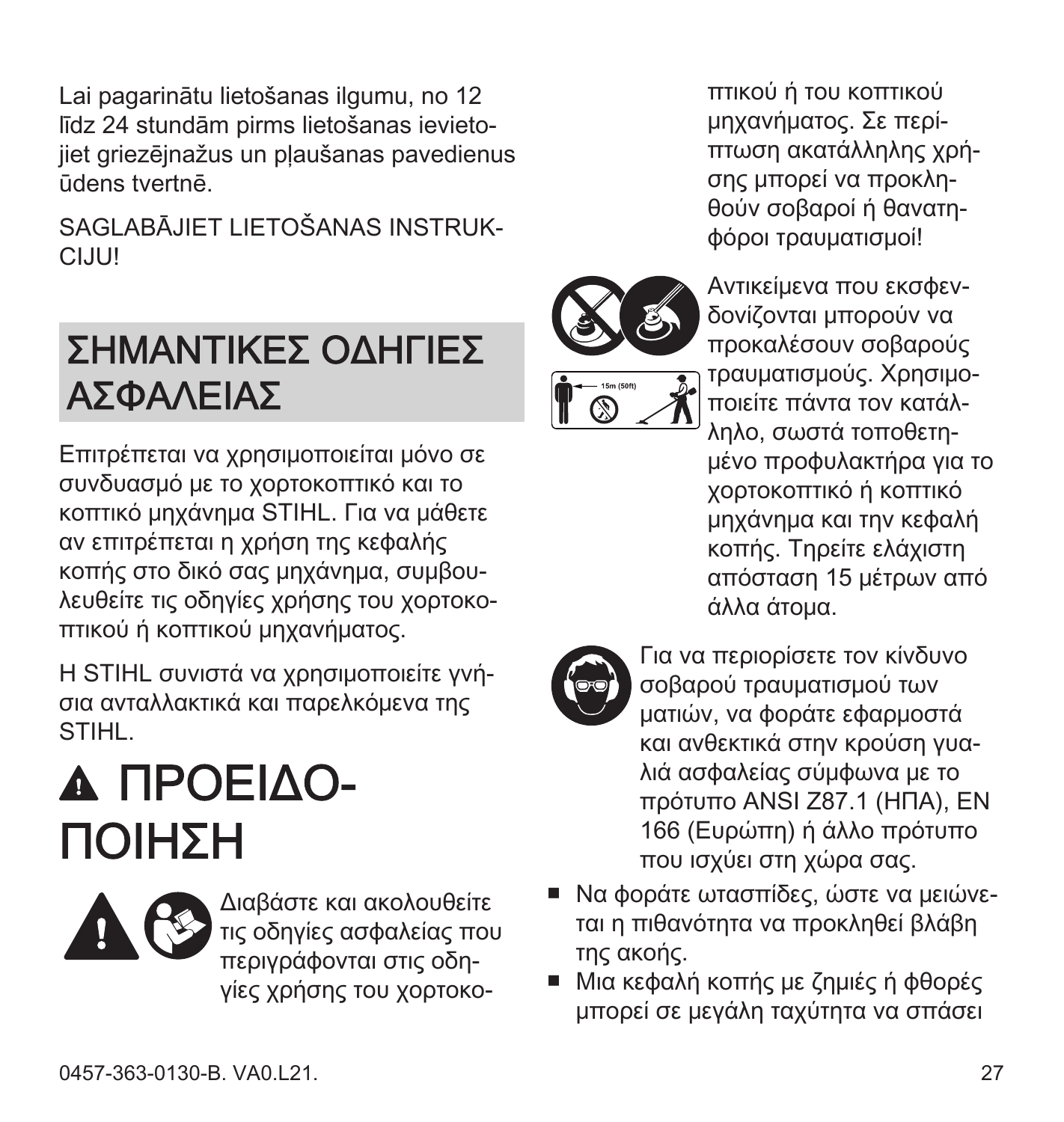<span id="page-27-0"></span>και να προκαλέσει σοβαρούς ή θανατη‐ φόρους τραυματισμούς. Να ελέγχετε ανά τακτικά χρονικά διαστήματα την κατάσταση του χορτοκοπτικού ή κοπτι‐ κού μηχανήματος, της κεφαλής κοπής και των βιδών πριν και μετά την εργα‐ σία.

■ Προφυλακτήρας φθοράς: Αλλάξτε τον προφυλακτήρα φθοράς αν τα σημάδια φθοράς (1) είναι ορατά, A. Μην τον χρησιμοποιείτε άλλο.

Για να αυξήσετε τη διάρκεια χρήσης, τοπο‐ θετήστε τα μαχαίρια και την κεφαλή κοπής μέσα σε ένα δοχείο με νερό για διάστημα 12 έως 24 ωρών πριν τη χρήση.

ΦΥΛΑΞΤΕ ΤΙΣ ΟΔΗΓΙΕΣ ΧΡΗΣΗΣ!

#### ÖNEMLİ İŞ GÜVENLİĞİ TALİMATLARI

Sadece STIHL motorlu tırpan ve ağır hiz‐ met tipi tırpan ile birlikte kullanınız. Motorlu tırpan veya ağır hizmet tipi tırpa‐ nın kullanım kılavuzunda kesici başlığın birlikte kullanılmasına izin verilip verilme‐ diğini kontrol edin.

STIHL, STIHL orijinal yedek ve aksesuar parçaları kullanmanızı tavsiye ediyor.

# A İKAZ



Motorlu tırpanın veya ağır hizmet tipi tırpanın kulla‐ nım kılavuzunda açıkla‐ nan tüm güvenlik uyarıla‐ rını okuyun ve riayet edin. Usulüne uygun olmayan kullanım keli, ağır yaralan‐ malı veya ölümle sonuçla‐ nabilecek iş kazalarına sebep olabilir!







Gözlerin ciddi derecede yara‐ lanma tehlikesini önlemek için gözlere tam oturan ve ANSI Z87.1 (ABD), EN 166 (Avrupa) veya ilgili ülkede geçerli stan‐ dartlara uygun darbelere daya‐ nıklı kırılmaz iş gözlüğü takın.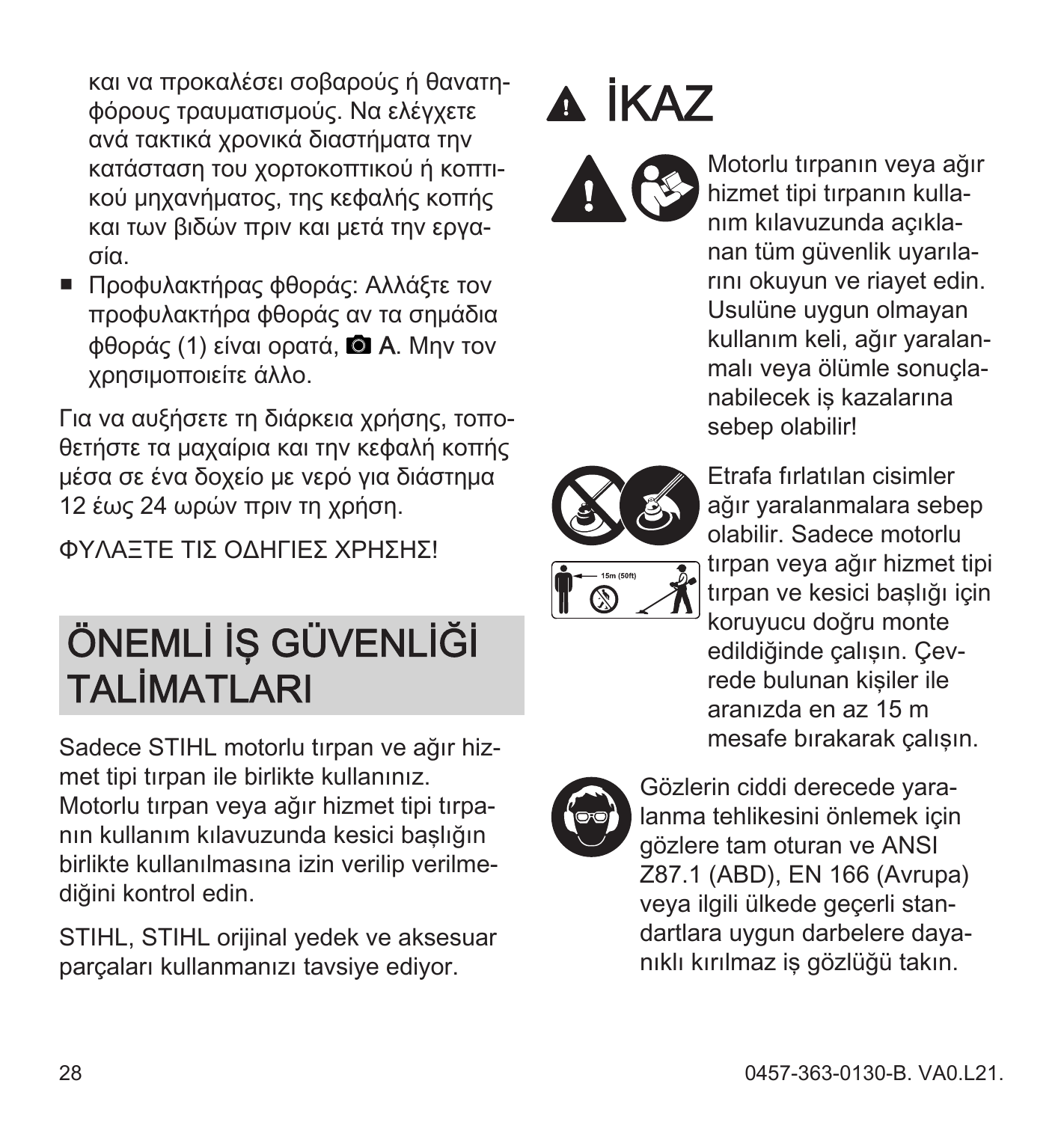- <span id="page-28-0"></span>■ İsitme hasarları tehlikesini azaltmak için kulaklık takın.
- Hasarlı veya aşınmış kesici başlığı, yüksek hızlarda kırılabilir ve ağır dere‐ cede veya ölümcül yaralanmalara yol açabilir. Çalışmalardan önce ve sonra ve düzenli kısa zaman aralıklarında motorlu tırpanın veya serbest kesicinin, kesici başlığının ve sıkılmış cıvataların durumunu kontrol edin.
- Asınma koruması: Asınma isaretleri (1) göründüğünde aşınma korumasını değiştirin, **A.** Kullanmayın.

Kullanım süresini uzatmak için bıçağı ve misinayı, kullanmadan önce 12 ila 24 arası bir süreliğine su dolu bir kapta bekle‐ tin.

KULLANMA TALİMATINI SAKLAYINI

重要安全说明

只能与 STIHL 修边机搭配使用。请检查修 边机手册以确认是否兼容。

STIHL 推荐用户使用 STIHL 原产替换件和 附件。





阅读并遵循您所用修边机 的使用说明书中列出的所 有安全预防措施。不当的 使用可造成严重或致命人 身伤害!





物体可能会从各个方向甩 出或弹出。为了降低操作 者受伤的风险,切勿在没 有正确配置和安装防护罩 的情况下操作修边机。与 旁观者保持至少 15 m (50 ft.) 的距离。



为了降低眼睛受伤的风险,请务 必佩达到耐冲击评级,且标明符 合 ANSI Z87.1(适用于美国)、 EN 166(适用于欧洲)或您所在 国家/地区标准的护目镜或具有充 分侧面保护功能的贴身保护眼 镜。

- 为了降级听力受损的风险,请佩戴隔音 器(耳塞或耳罩)。
- 龟裂、损坏或磨损的割草头可能会高速 迸裂,并由此导致严重或致命人身伤 害。为了降低因破裂部件导致受伤的风 险,在开始工作之前,检查修边机和割 草头的状况,并拧紧螺钉,此后还应以 较短的时间间隔定期进行检查。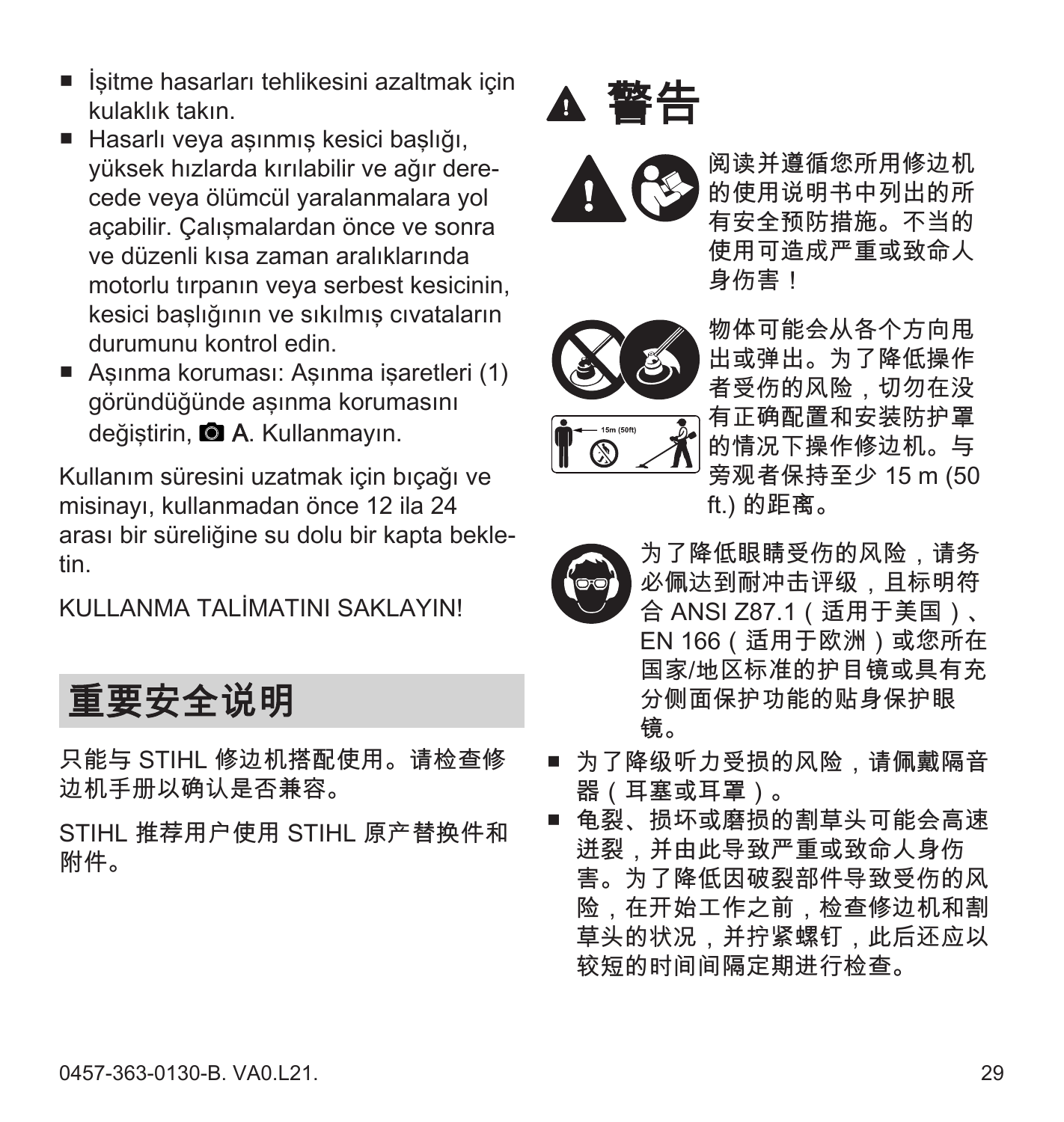<span id="page-29-0"></span>■ 耐磨板:如果耐磨板上有清晰可见的磨 损痕迹 $(1)$ , 请立即更换耐磨板,  $\blacksquare$  A。 请勿使用。

为了延长割草绳的使用寿命,在使用之 前,请将它们浸泡在清水中 12 至 24 小 时。

请保存这些说明!

#### WAŻNE INFORMACJE DOT. BEZPIECZEŃ‐ **STWA**

Stosować wyłącznie w połączeniu z kosami spalinowymi STIHL. Sprawdzić w instrukcji obsługi kosy, czy można w niej stosować daną głowicę koszącą.

Firma STIHL zaleca używanie oryginal‐ nych części zamiennych i akceso‐ riów STIHL.

# **A OSTRZEŻENIE**



Przeczytać i przestrzegać wszystkich wskazówek bezpieczeństwa podanych w instrukcji obsługi kosy. Niewłaściwe użytkowanie może doprowadzić do

poważnych lub śmiertel‐ nych obrażeń ciała!



Odrzucane przedmioty mogą doprowadzić do poważnych obrażeń ciała. Pracować wyłącznie z założoną prawidłowo osłoną kosy i głowicy koszącej. Zachować wymaganą odległość od innych osób wynoszącą 15 m.



Aby zmniejszyć niebezpieczeń‐ stwo poważnych obrażeń oczu, nosić ściśle przylegające okulary ochronne zgodne z normą ANSI Z87.1 (USA), EN 166 (Europa) lub inną stosowną normą kra‐ jową.

- Aby zmniejszyć niebezpieczeństwo uszkodzenia słuchu, nosić sprzęt ochrony słuchu.
- Uszkodzona lub zużyta głowica kosząca przy wysokich prędkościach może pęknąć, powodując ciężkie lub śmiertelne obrażenia. Przed rozpoczę‐ ciem pracy, po zakończeniu pracy oraz w regularnych krótkich odstępach czasu kontrolować stan kosy i głowicy koszącej oraz dokręcenie śrub.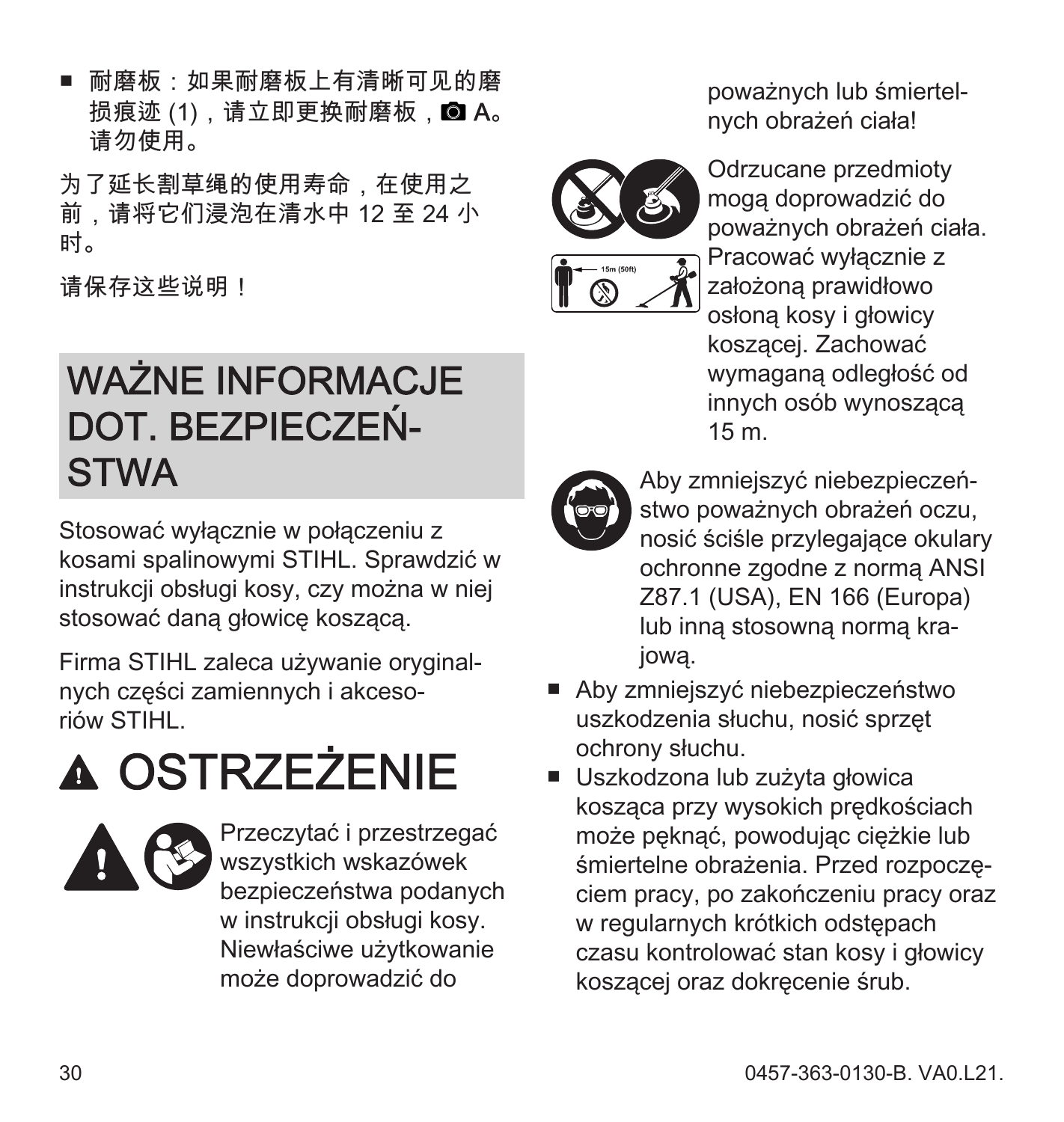<span id="page-30-0"></span>■ Wymienić osłone chroniącą przed zużyciem, jeśli są widoczne znaczniki zużycia (1), **a A**. Nie używać.

Aby wydłużyć okres użytkowania, noże i żyłki tnące włożyć przed użyciem na 12– 24 godz. do pojemnika z wodą.

ZACHOWAĆ INSTRUKCJĘ OBSŁUGI!

#### TÄHTSAD OHUTUSKOR‐ RALDUSED

Kasutage ainult koos STIHLi mootorvika‐ tite ja võsalõikuritega. Kontrollige mootorvikati või võsalõikuri kasutusjuhendist, kas niitmispead tohib kasutada.

STIHL soovitab kasutada STIHLi origi‐ naalvaruosi ja -tarvikuid.

# **A HOIATUS**



Lugege ja järgige kõiki mootorvikati või võsalõi‐ kuri kasutusjuhendis esita‐ tud ohutusiuhiseid. Asiatundmatu kasutamine võib põhjustada raskeid või surmavaid vigastusi!



Eemalepaisatavad ese‐ med võivad raskeid vigas‐ tusi põhjustada. Töötage ainult mootorvikatile või võsalõikurile õigesti pai‐ galdatud kaitsmega ja niit‐ mispeaga. Hoidke ümber‐ seisvate isikute suhtes minimaalset vahekaugust 15 m.



- Kasutage raskete silmavigas‐ tuste ohu vähendamiseks nor‐ mile ANSI Z87.1 (USA), EN 166 (Euroopa) või vastavale riigispet‐ siifilisele normile vastavaid liibu‐ vaid ja löögikindlaid kaitseprille.
- Kandke kuulmiskahjustuste vähendamiseks kuulmekaitset.
- Kahjustatud või kulunud niitmispea võib suurtel kiirustel puruneda ja raskeid või surmavaid vigastusi põhjustada. Kont‐ rollige mootorvikati või võsalõikuri, niit‐ mispea ja kinni pingutatud poltide sei‐ sundit enne ning pärast tööd ja regu‐ laarselt lühikeste intervallide tagant.
- Kulumiskaitse: Asendage kulumiskaitse, kui kulumismärgistused (1) muutuvad nähtavaks, **■ A**. Ärge kasutage.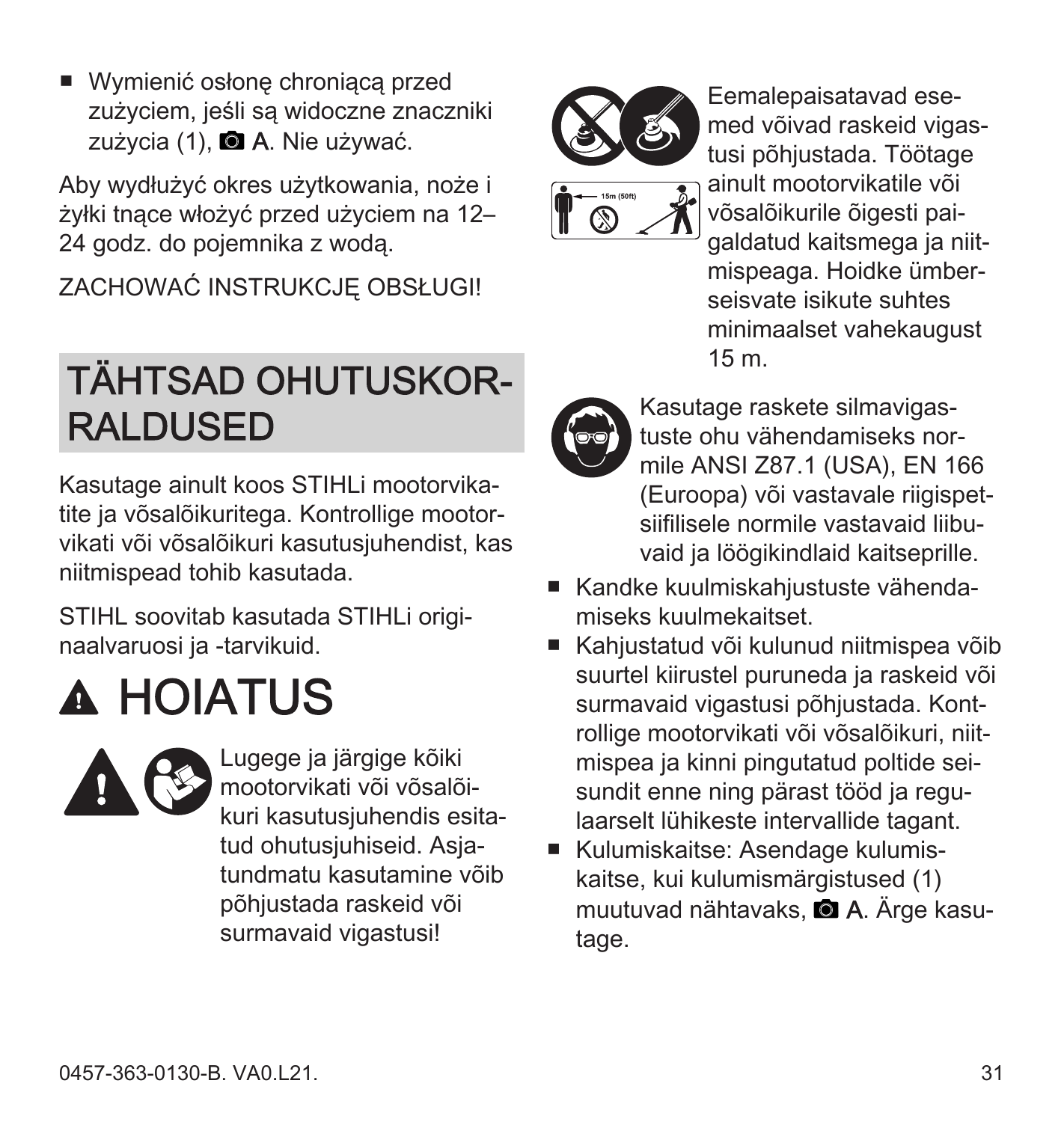<span id="page-31-0"></span>Pange kasutuskestuse pikendamiseks noad ja niitmisjõhvid enne kasutamist 12 kuni 24 tunniks veega anumasse.

HOIDKE KASUTUS JUHENDIT ALALI

#### SVARBŪS SAUGUMO NURODYMAI

Naudoti tik kartu su STIHL motorinėmis žoliapjovėmis ir krūmapjovėmis. Motorinės žoliapjovės arba krūmapjovės naudojimo instrukcijoje patikrinti, ar pjovimo galvutę galima naudoti.

STIHL rekomenduoja naudoti STIHL atsargines dalis ir priedus.

### A ISPEJIMAS



Perskaityti visus saugos nurodymus motorinės žoliapjovės ir krūmapjovės naudojimo instrukcijoje ir ju laikytis. Netinkamai naudojant galima sunkiai arba mirtinai susižaloti!



loti. Dirbti tik su tinkamai sumontuotu motorinės žoliapjovės arba krūmap‐ jovės ir pjovimo galvutės apsaugu. Išlaikyti mažiau‐ siai 15 m atstumą iki aplin‐

kinių žmonių.



Kad sumažėtų pavojus sunkiai susižaloti akis, užsidėti prigludu‐ sius ir smūgiams atsparius apsauginius akinius, atitinkan‐ čius ANSI Z87.1 (JAV), EN 166 (Europos) arba atitinkamą šalies standartą.

- Kad sumažėtu pavojus pažeisti klausa. naudoti klausos apsaugos priemonę.
- Dideliu greičiu besisukanti apgadinta arba nusidėvėjusi pjovimo galvutė gali lūžti ir sunkiai arba mirtinai sužaloti. Prieš darbą, po jo ir reguliariais trum‐ pais intervalais tikrinti motorinės žoliap‐ jovės arba krūmapjovės, pjovimo galvu‐ tės būklę bei varžtų priveržimo tvir‐ tumą.
- Apsaugas nuo nusidėvėjimo: apsauga nuo nusidėvėjimo pakeisti tada, kai bus matomos nusidėvėjimo žymės (1),

**M. A.** Nenaudoti.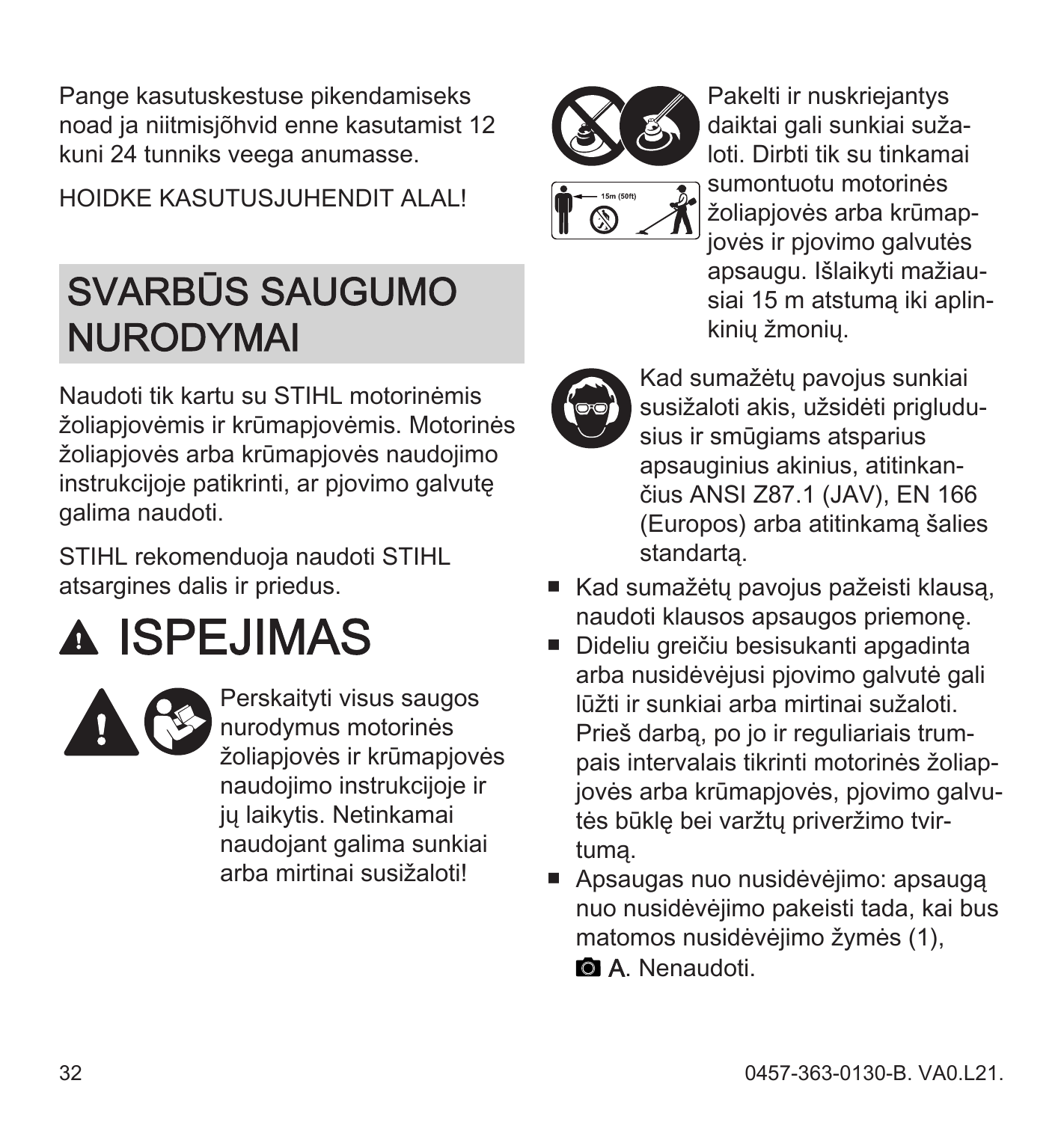<span id="page-32-0"></span>Norint pailginti naudojimo trukmę, prieš naudojant peilius ir pjovimo valą 12–24 val. palaikyti inde su vandeniu.

IŠSAUGOTI NAUDOJIMO INSTRUK‐ CIJĄ!

#### ВАЖНИ УКАЗАНИЯ ЗА БЕЗОПАСНА РАБОТА С ХРАСТОРЕЗА

Да се използва само с моторните косачки и храсторезите на STIHL. В ръководството за употреба на мотор‐ ната косачка или на храстореза прове‐ рете дали главата за косене може да бъде използвана.

Фирма STIHL препоръчва се използват оригинални резервни части и принад‐ лежности на STIHL.

### А ПРЕДУПРЕЖДЕ-НИЕ



Прочетете и следвайте всички указания за безо‐ пасност в ръководството за употреба на мотор‐ ната косачка или храсто‐

реза. Неправилното и нецелесъобразно прило‐ жение може да доведе до тежки или дори смър‐ тоносни наранявания!



Отхвърчащите пред‐ мети, изхвърлени с уско‐ рение от машината, могат да причинят тежки наранявания. Работете само с правилно монти‐ рана защита на мотор‐ ната косачка или храсто‐ реза и главата за косене. Спазвайте раз‐ стояние от най-малко 15 m спрямо стоящите наоколо лица.



За да се намали опасността от тежки наранявания на очите, носете плътно прилягащи и удароустойчиви предпазни очила, отговарящи на стандарта ANSI Z87.1 (USA), EN 166 (Европа) или на съо‐ тветния специфичен за стра‐ ната стандарт.

- За да се избегне опасността от увреждане на слуха, носете антифони.
- Повредена или износена глава за косене може да се счупи при високи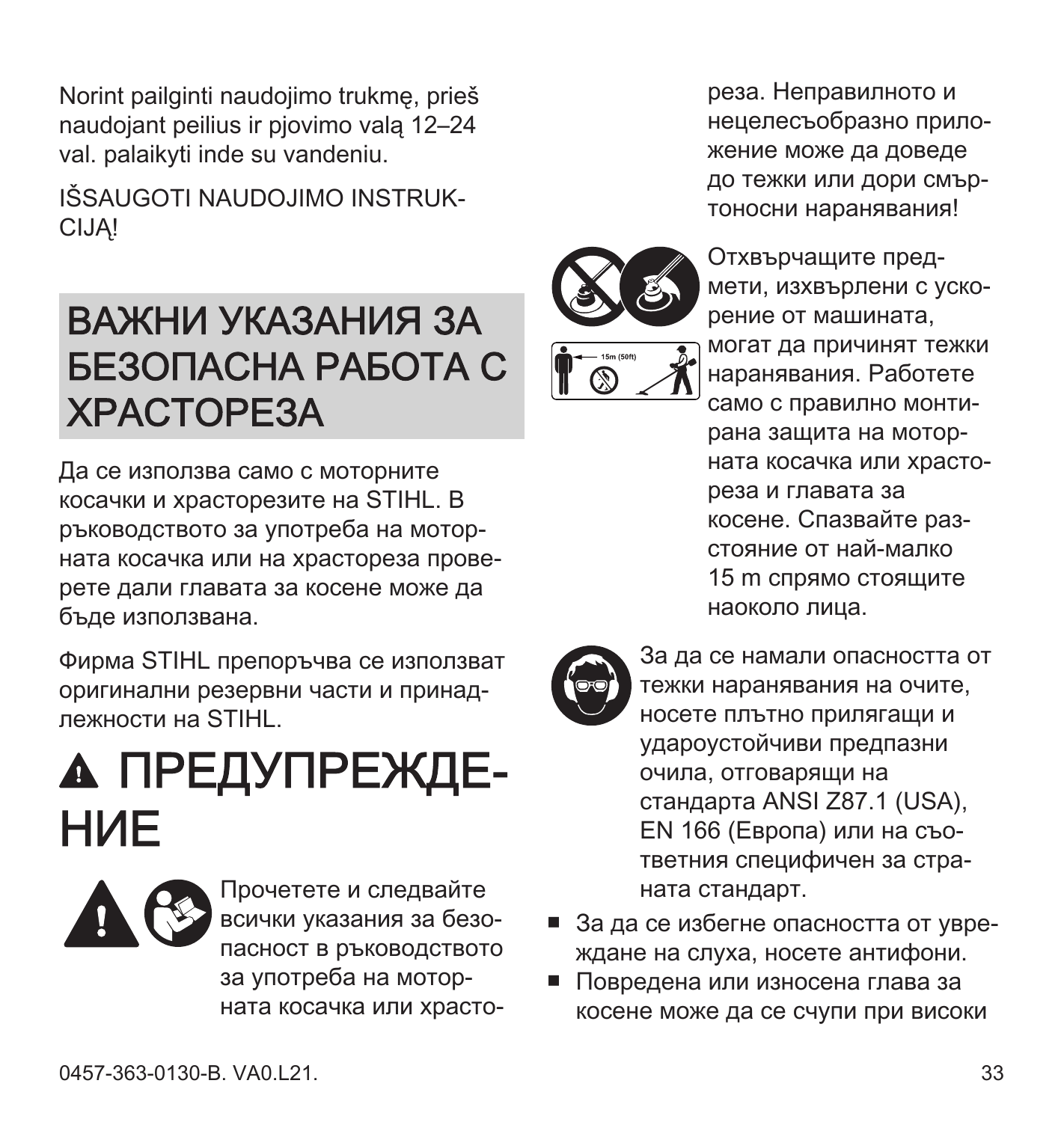<span id="page-33-0"></span>скорости и да причини сериозни наранявания или смърт. Проверя‐ вайте състоянието на моторната косачка или на храстореза, на гла‐ вата за косене и затегнатите винтове преди и след работа и на редовни кратки интервали.

■ Предпазител за защита срещу износване: Сменете предпазителя за защита срещу износване, когато маркировките за износване (1) ста‐ нат видими.  $\blacksquare$  А. Не използвайте.

За да увеличите експлоатационният живот, преди работа поставете ниш‐ ките за косене в съд с вода за интервал между 12 и 24 часа.

СЪХРАНЯВАЙТЕ РЪКОВОДСТВОТО ЗА УПОТРЕБА!

#### INSTRUCţIUNI IMPOR‐ TANTE PENTRU SIGU‐ **RANtĂ**

Se utilizează numai împreună cu moto‐ coase și utilaie de forfecare STIHL. Verificati în instructiunile de utilizare a motocoasei sau a utilajului de forfecare dacă poate fi utilizat capul cositor.

STIHL recomandă folosirea pieselor de schimb si a accesoriilor originale STIHL.

# A AVERTISMENT



Cititi și respectați toate indicatiile de sigurantă din Instructiunile de utilizare a motocoasei sau a utilajului de forfecare. Utilizarea necorespunzătoare poate cauza leziuni grave, sau chiar mortale!



Corpurile solide proiectate cu forţă în jur pot cauza leziuni grave. Lucrati numai dacă este montată corect protectia pentru motocoasă, utilajul de for‐ fecare și capul cositor. Păstrati distanța minimă de 15 m fată de persoanele din jur.



Pentru reducerea riscului de leziuni grave ale ochilor, purtati ochelari de protectie care se aşează strâns şi rezistă la impact conform normei ANSI Z87.1 (SUA), EN 166 (Europa) sau normei specifice valabile pe plan local.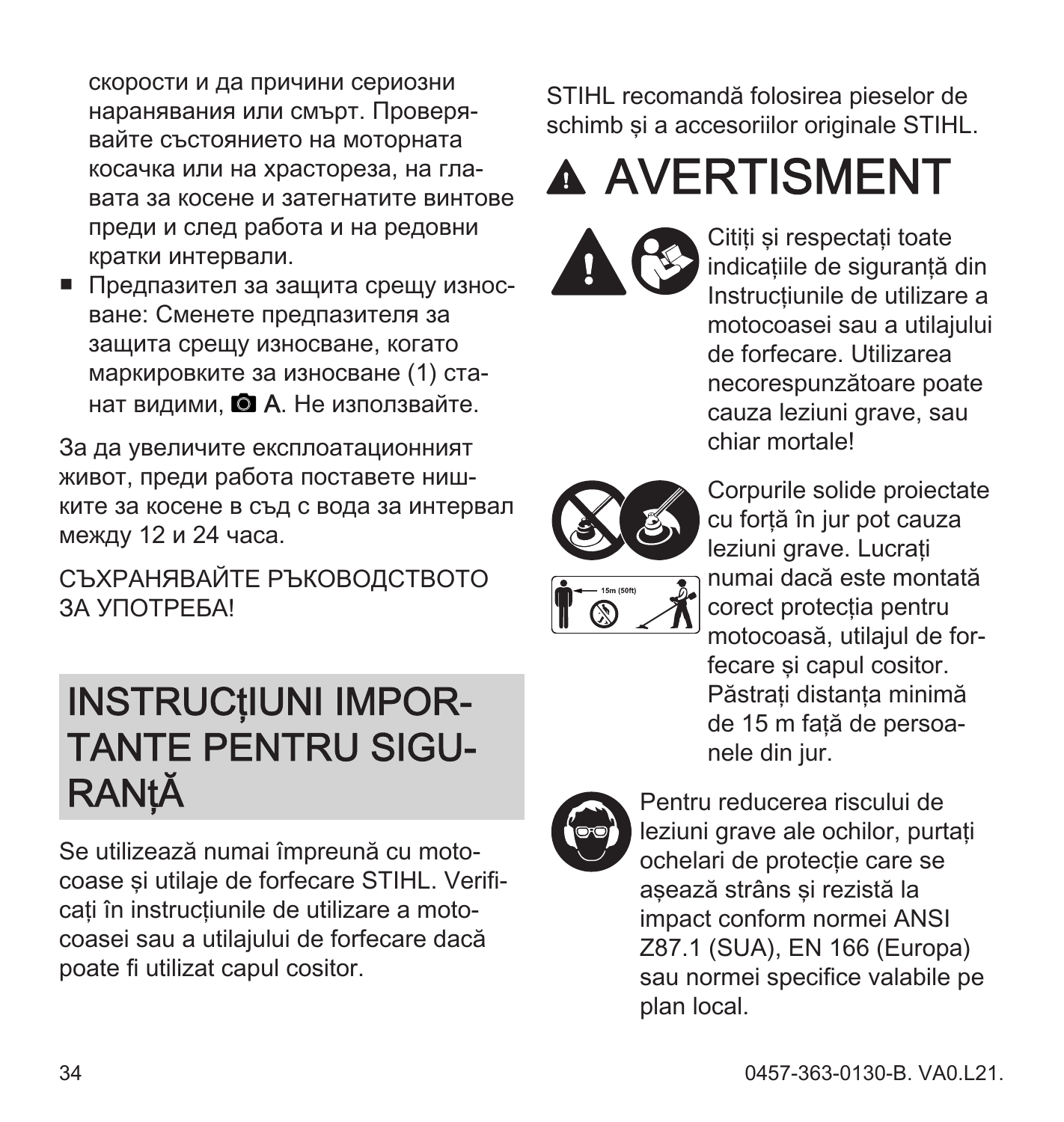- <span id="page-34-0"></span>■ Purtati cască de protectie auditivă pentru a reduce pericolul de vătămare a auzului.
- Un cap cositor deteriorat sau uzat se poate rupe la viteze mari şi poate cauza accidentări grave sau mortale. Înainte și după lucru, și la intervale regulate scurte verificati starea motocoasei, a utilajului de forfecare, a capu‐ lui cositor și a suruburilor strânse.
- Protectia contra uzurii: Înlocuiti protectia contra uzurii dacă devin vizibile marcajele de uzură (1), **Q A**. Nu folositi.

Pentru cresterea duratei de viață, cuțitele si firul pentru cosit iarba se tin într-un recipient cu apă între 12 şi 24 de ore înainte de utilizare.

PĂSTRATI INSTRUCTIUNILE DE UTILI-ZARE!

#### VAŽNE SIGURNOSNE NAPOMENE

Upotreba samo sa motornim kosama i tri‐ merima STIHL. U uputstvu za upotrebu motorne kose ili trimera proverite da li glava za košenje sme da se koristi.

STIHL preporučuje korišćenje originalnih rezervnih delova i pribora STIHL.

# UPOZORENJE

Pročitajte i sledite sve sigurnosne napomene u uputstvu za upotrebu motorne kose ili trimera. Nestručna upotreba može izazvati teške ili smrto‐ nosne povrede!



Odbačeni predmeti mogu izazvati teške povrede. Radite samo s ispravno montiranim oklopom za motornu kosu ili za trimer i s glavom za košenje. Držite rastojanje od naj‐ manje 15 m u odnosu na prisutne osobe.



Da biste smanjili opasnost od teških povreda očiju, nosite pripi‐ jene i na udarce otporne zaštitne naočare prema standardu ANSI Z87.1 (USA), EN 166 (Evropa) ili prema standardu specifičnom za konkretnu zemlju.

- Da biste smanjili opasnost od oštećenja sluha, nosite opremu za zaštitu sluha.
- Oštećena ili istrošena glava za košenje može da se slomi pri visokoj brzini i da izazove teške ili smrtonosne povrede.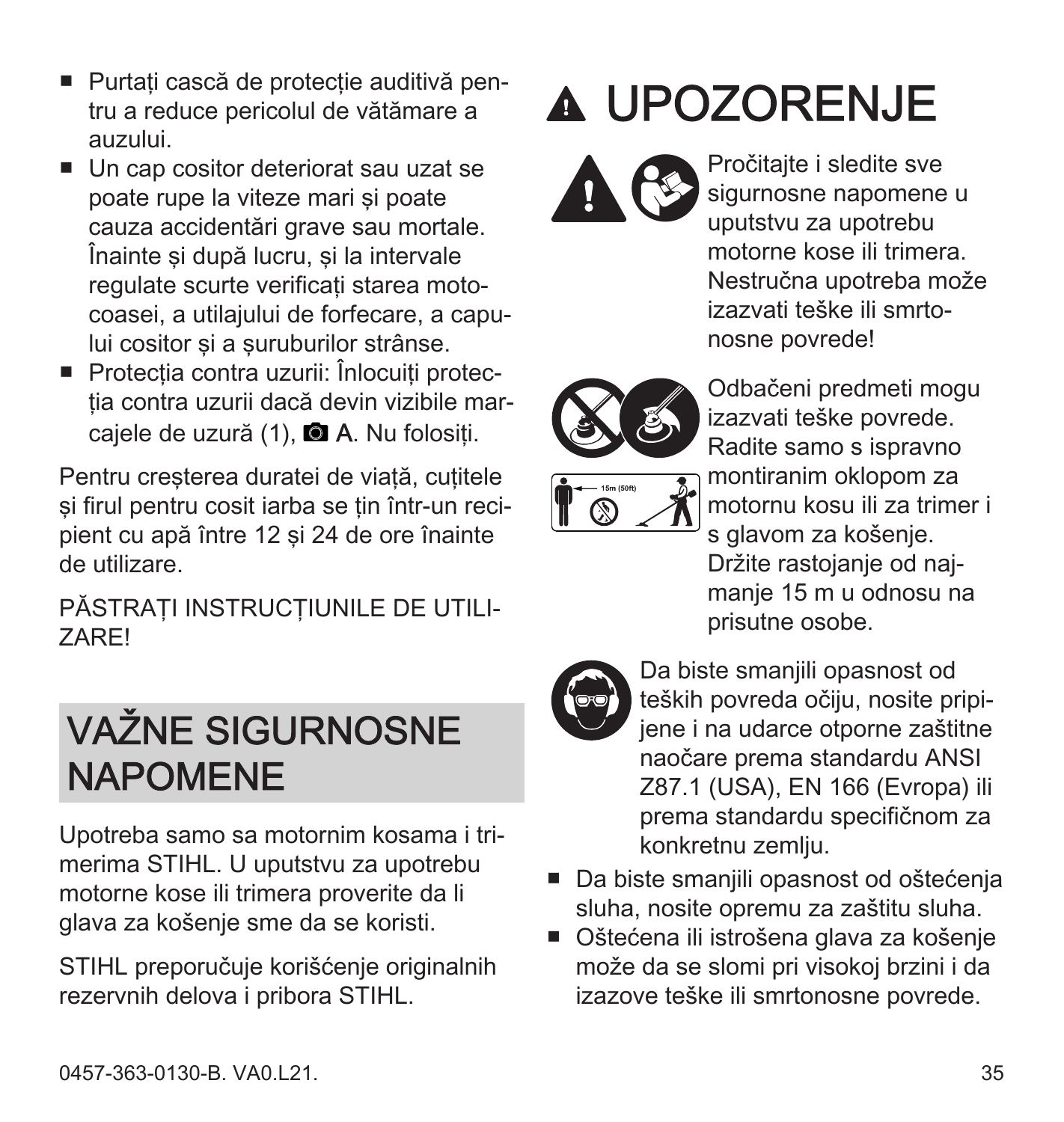<span id="page-35-0"></span>Stanje motorne kose ili slobodnog sekača, glave za košenje i zategnutih zavrtnia kontrolišite pre i posle rada. kao i u redovnim kratkim intervalima.

■ Štitnik od habanja: Zamenite štitnik od habanja (1) odmah kada oznake za nošenje postanu vidlijve. **A.** Nemojte je koristiti.

Radi produženja radnog veka, noževe i niti za košenje pre upotrebe držite u posudi sa vodom između 12 i 24 sata.

SAČUVAJTE UPUTSTVO ZA UPO‐ **TREBUI** 

#### POMEMBNA VAR‐ NOSTNA NAVODILA

Uporabljajte samo z motorne kose in obrezovalnika STIHL. V navodilih za upo‐ rabo motorne kose ali obrezovalnika pre‐ verite, če se sme kosilna glava uporabljati.

STIHL priporoča uporabo originalnih nadomestnih delov in dodatnega pribora STIHL.

# OPOZORILO



navodilih za uporabo motorne kose ali obrezo‐ valnika. Nepravilna upo‐ raba lahko povzroči hude poškodbe ali poškodbe s smrtnim izidom!



Zaradi stran letečih pred‐ metov obstaja nevarnost povzročitve hudih poškodb. Delajte samo s pravilno nameščeno zaščito za motorno koso ali obrezovalnik in kosilno glavo. Upoštevajte naj‐ manjšo razdaljo 15 m do oseb v okolici.



Da bi zmanjšali nevarnost hudih poškodb oči, je treba nositi tesno prilegajoča se in na udarce odporna zaščitna očala v skladu s standardom ANSI 787.1 (ZDA), EN 166 (Evropa) ali kon‐ kretnim standardom, ki velja v posamezni državi.

- Da bi zmanišali nevarnost poškodbe sluha, nosite zaščito sluha.
- Poškodovana ali obrabljena kosilna glava se lahko pri visoki hitrosti zlomi in povzroči hude poškodbe ali poškodbe s smrtnim izidom. Stanje motorne kose ali obrezovalnika, kosilne glave in privi‐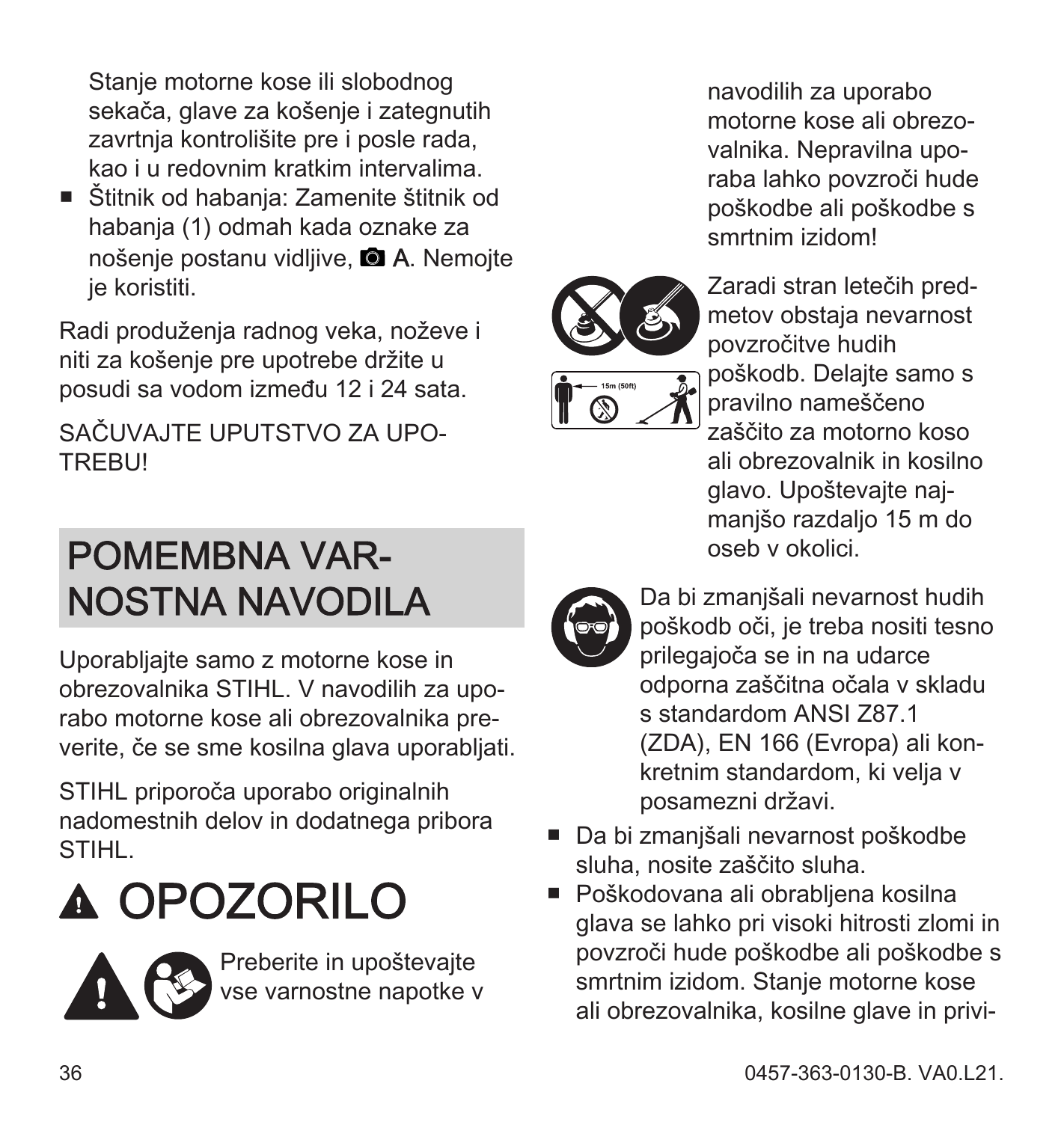<span id="page-36-0"></span>tih vijakov preverjajte pred in po delu ter v rednih kratkih časovnih razmakih.

■ Zaščito pred obrabo: Zaščito pred obrabo zamenjajte, če so vidne oznake za obrablienost  $(1)$ . **a** A. Ne uporabliaite.

Da bi podaljšali čas uporabe, položite nože in kosilne nitke pred uporabo za 12 do 24 ur v posodo z vodo.

NAVODILA ZA UPORABO SHRANITE!

#### ВАЖНИ БЕЗБЕДНОСНИ УПАТСТВА

Користење само со моторни коси и слободни секачи STIHL. Во упатството за употреба на моторната коса или на слободниот секач проверете дали смее да се користи глава за косење.

STIHL препорачува да се користат оригинални резервни делови и прибор STIHL.

### $\mathbf{\Lambda}$ ПРЕДУПРЕДУВАЊ Е

Прочитајте ги и запазете ги сите безбедносни упатства во упатството за употреба на моторната коса или на слободниот секач. Несоодветното користење може да предизвика тешки или смртоносни повреди!



Отфрлените предмети може да предизвикаат тешки повреди. Работете само со вграден штитник за моторна коса или за слободен секач и глава за косење. Запазете го минималното растојание од 15 m до присутните лица.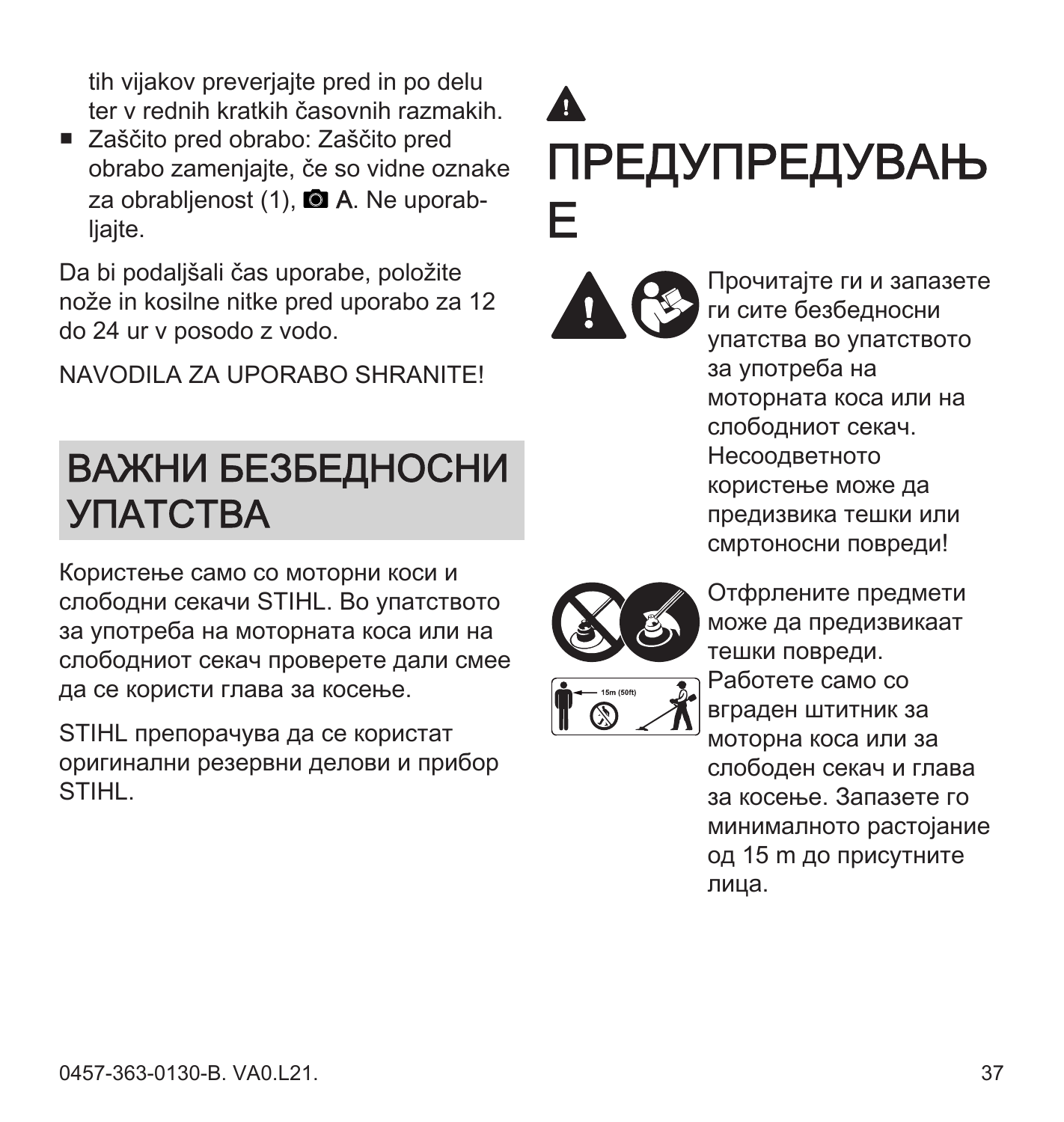

За да се намали опасноста од тешки повреди на очите, носете припиени заштитни очила отпорни на удари, според нормата ANSI Z87.1 (САД), EN 166 (Eвропа) или според норма специфична за конкретната земја.

- За да се намали опасноста од оштетувања на слухот, носете заштита за слухот.
- Оштетена или истрошена глава за косење може да се скрши при голема брзина и да предизвика тешки или смртоносни повреди. Проверувајте ја состојбата на моторната коса или на слободниот секач, на главата за косење и затегнатите завртки пред и по работата, како и во редовни куси интервали.
- Штитникот од абење: Штитникот од абење заменете го кога ќе станат видливи ознаките за истрошеност  $(1)$ .  $\blacksquare$  А. Не користете го.

За да се продолжи работниот век, пред употребата држете ги ножевите и конците за косење потопени во сад со вода помеѓу 12 и 24 часа.

#### СОЧУВАЈТЕ ГО УПАТСТВОТО ЗА **УПОТРЕБА!**